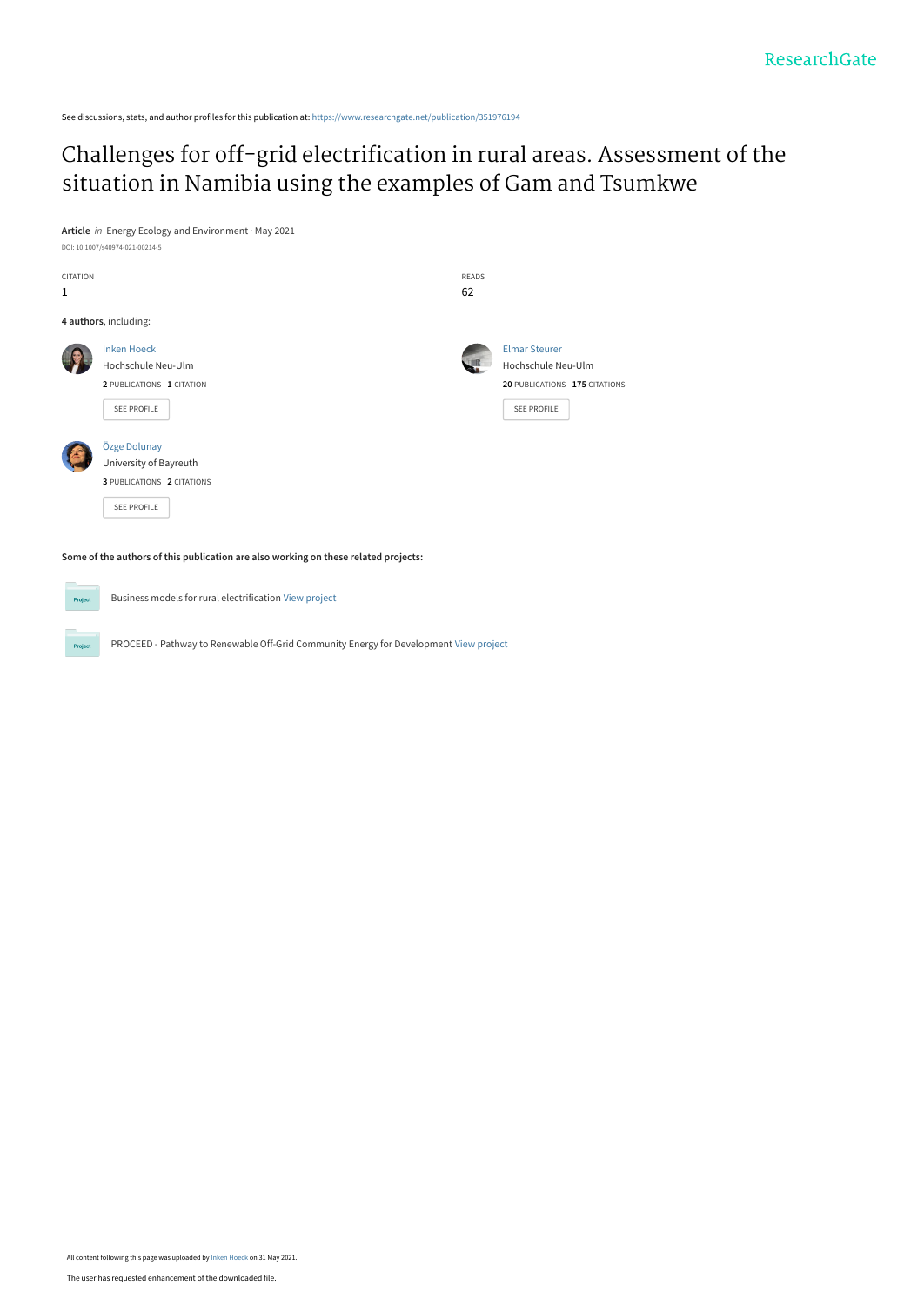ORIGINAL ARTICLE



## Challenges for off-grid electrification in rural areas. Assessment of the situation in Namibia using the examples of Gam and Tsumkwe

Inken Hoeck<sup>1</sup> • Elmar Steurer<sup>1</sup> · Özge Dolunay<sup>2</sup> · Helvi Ileka<sup>3</sup>

<sup>1</sup> Department Business & Economics, Neu-Ulm University of Applied Sciences, Wileystraße 1, 89231 Neu-Ulm, Germany <sup>2</sup> Department of Geography, University Bayreuth, University Sassets 30, 95440 Bayreuth, Germany

<sup>3</sup> Namibia Energy Institute, Namibia University of Science and Technology, 17 Brahm Street, Windhoek, Namibia

Received: 12 December 2020 / Revised: 6 May 2021 / Accepted: 12 May 2021 © The Author(s) 2021

Abstract Access to electricity is vital for the social and economic development of a country. Nevertheless, electrification is still a major challenge, especially for countries in sub-Saharan Africa (SSA). Growth in access to electricity in total numbers has slowed down in recent years. Namibia in particular appears to be in a predicament, since a large portion of its widespread population cannot be connected to the main grid at reasonable costs. Furthermore, Namibia relies heavily on imports of coal-based electricity, which limits the country's ability to achieve its pledged sustainability goals. This is quite paradoxical as Namibia has one of the highest solar irradiation levels in the world, providing the possibility to generate large amounts of solar electricity at very low costs and to electrify rural areas through solar off-grid systems. These favorable conditions should be exploited, not least in view of the growing demand for energy, which potentially exacerbates the present situation. This paper therefore presents firstly general challenges for off-grid electrification and subsequently illustrates the effects in Namibia on the example of two off-grid areas in Gam and Tsumkwe. Several deficiencies within the country's current off-grid approach are revealed, most notably the one-sided off-grid legislation and the neglect of educational outreach to the local community.

Keywords Rural electrification - Electrification challenges - Renewable energy - Mini-grid system - Namibia

inken.hoeck@hnu.de

#### 1 Introduction

Sustainable Development Goal (SDG) 7 aims to achieve universal access to affordable, reliable, sustainable and modern energy by 2030 (IEA et al. [2020](#page-14-0)). In 2020, however, 789 million people worldwide still lived without access to electricity (United Nations [2020](#page-15-0)). Due to this deficit, necessary sustainable development in these mostly rural regions is stagnating. Indeed, a more reliable power supply has been shown to improve the overall situation of remote communities. Above all, hard-to-reach population groups, especially in sub-Saharan Africa (SSA), count among them (Gonzalez Sanchez et al. [2021;](#page-14-0) IEA et al. [2019](#page-14-0)). The benefits range from improved health care and education quality to income generation and thus poverty reduction (Kyriakarakos et al. [2020\)](#page-15-0).

Off-grid solar systems present a promising solution to electrify these remote areas by closing the access gap as well as featuring lower costs and shorter waiting times until being connected, in comparison with grid extensions. Broadly defined, a mini-grid system includes a power generation as well as a distribution system that delivers energy to isolated loads, which can be complemented by a storage system for the generated energy (Mbinkar et al. [2021](#page-15-0)). Mini-grids are capable of operating independently, either through a single or multiple generation sources (hybrid systems), and thus can provide electricity, particularly to underserved populations in rural areas (Louie [2018](#page-15-0)).

Based on 5,544 investigated mini-grids in the course of the global mini-grids market report 2020, the generation source primarily used was solar power (see Fig. [1\)](#page-2-0), which is indeed the most cost-effective and efficient renewable  $\boxtimes$  Inken Hoeck<br>Solution for developing countries (Eras et al. [2019\)](#page-14-0).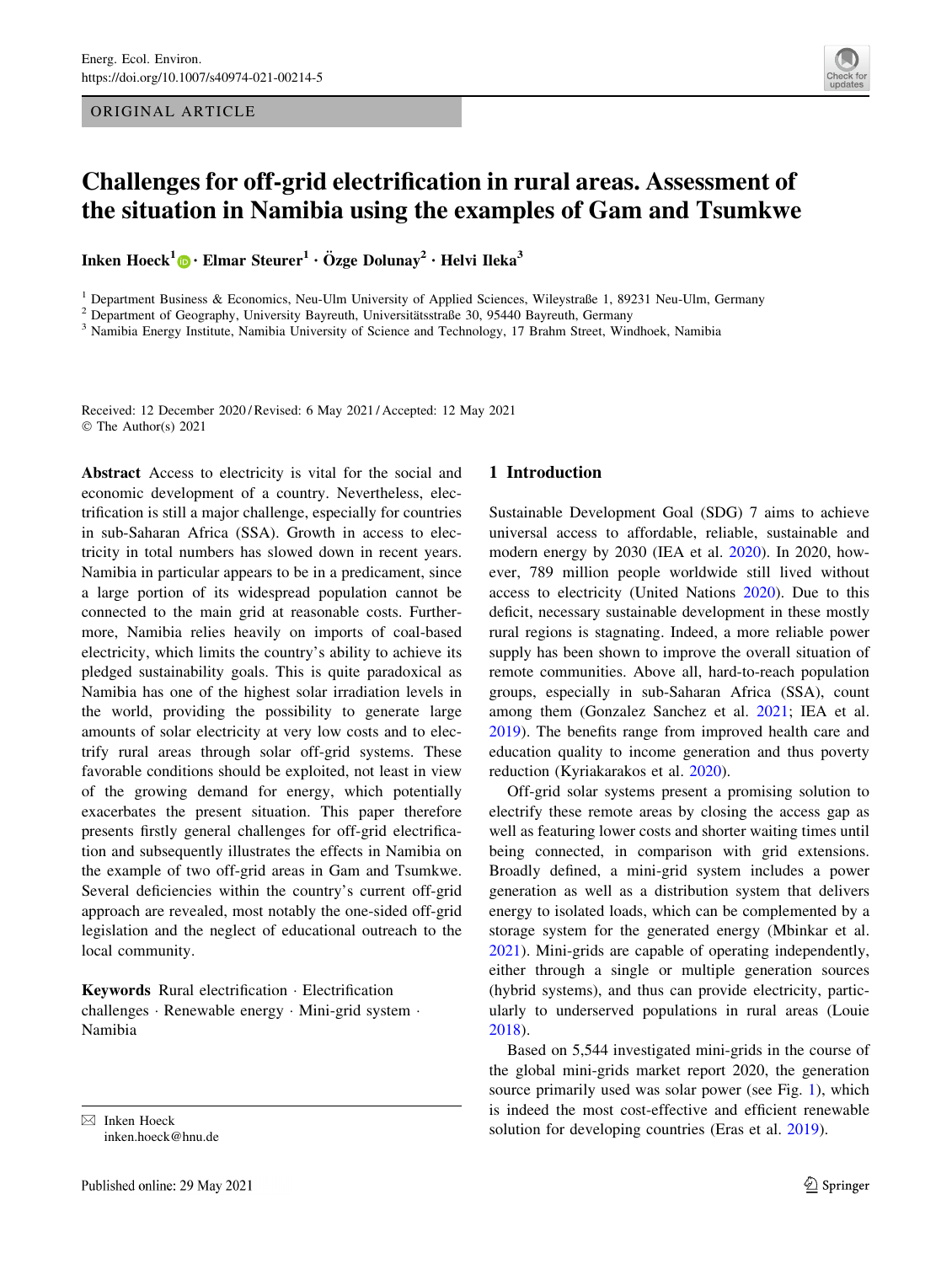<span id="page-2-0"></span>

Fig. 1 Installed mini-grids by generation source (basis: 5,544 projects in Sub-Saharan Africa, Asia and small island nations incl. some in Latin America) (SEforALL and BloombergNEF [2020\)](#page-15-0)

Various sources already outline the importance of a supportive regulatory framework, access to finance as well as socioeconomic and technical considerations for the implementation of off-grid solutions (Electricity Control Board [2017a](#page-14-0); IEA et al. [2019](#page-14-0); Tenenbaum et al. [2018](#page-15-0)). Nevertheless, the increase in access to electricity (in total numbers) has decreased in recent years (IEA [2020](#page-14-0); Corfee-Morlot et al. [2019](#page-14-0)). This publication therefore seeks to delineate the current challenges for off-grid electrification in a concise manner in order to halt the downward trend. The literature-based first part of this paper is complemented by a case study of the electrification sector in Namibia. Both national and regional challenges are exemplified by two off-grid locations in northeastern Namibia: Gam and Tsumkwe.

## 2 Key challenges for off-grid electrification in rural areas

While challenges are described in detail in the following sections, a general objection is maintaining balance between the triangle of government, community and investors. Albeit investors focus on the investments return that result from a viable system management, the community desires a low or rather affordable tariff and reliable electricity supply. The government, as the third stakeholder, aims at creating a just environment for urban and rural populations, which includes a fair tariff regulation that therefore might depend on subsidies. An overview of identified off-grid electrification challenges is presented in Table [1.](#page-3-0)

## 2.1 Challenges in regard to policies

Policy support is of great importance for the dissemination of off-grid electrification (Eras et al. [2019](#page-14-0); Tenenbaum et al. [2018](#page-15-0)). This starts with a holistic, long-term electrification strategy, including an energy access plan, which should categorize different areas in a country in accordance with the possibility of being reached by the grid at reasonable costs. Areas that are not reachable require off-grid solutions. This information is essential for stakeholders to decide on off-grid projects. In fact, a key impediment in emerging countries is the lack of complete and accurate information targeted at businesses and investors (SEforALL and BloombergNEF [2020](#page-15-0)). As payback periods for mini-grids easily exceed several years, it is an essential task of the government to create a regulatory environment including agreements or subsidies, which are valid for ideally ten years or longer to mitigate risks for investors (Reber et al. [2018\)](#page-15-0). The overarching off-grid strategy should be complemented by monitoring tools that continuously track progress (GOGLA [2019](#page-14-0)). There is a risk of overlap and duplication of effort if the monitoring tasks at hand are not coordinated and managed by a cross-government task force. Various issues even call for the additional integration of the public sector, civil society organizations, microfinancing companies and other stakeholders (Bhattacharyy and Palit [2016;](#page-13-0) Eras et al. [2019](#page-14-0); GOGLA [2019](#page-14-0)).

Besides missing governmental planning of off-grid areas, specifically the lack of a grid arrival policy hampers investments in off-grid electrification (IRENA [2019](#page-15-0)). According to a World Bank Report, mini-grids were regularly abandoned once a village was connected to the national grid (Tenenbaum et al. [2018](#page-15-0)). Hence, a regulatory framework that ensures investors that mini-grids are retained and continue to be used after the grid is extended needs to be implemented (Antonanzas et al. [2021](#page-13-0)). There are, in fact, no reasonable obstacles when connecting the mini-grid to the national grid as long as adequate compensation and technical arrangements have been defined (Franz et al. [2014\)](#page-14-0). Still, governments regularly fear losing flexibility. Changing domestic needs or innovations might affect expansion plans and eventually render mini-grids useless (Reber et al. [2018\)](#page-15-0). Despite this, some countries have already implemented regulations in that regard. For example, the Nigerian government offers a range of solutions for operators when the grid arrives: receiving compensation, continuing running and deriving revenue from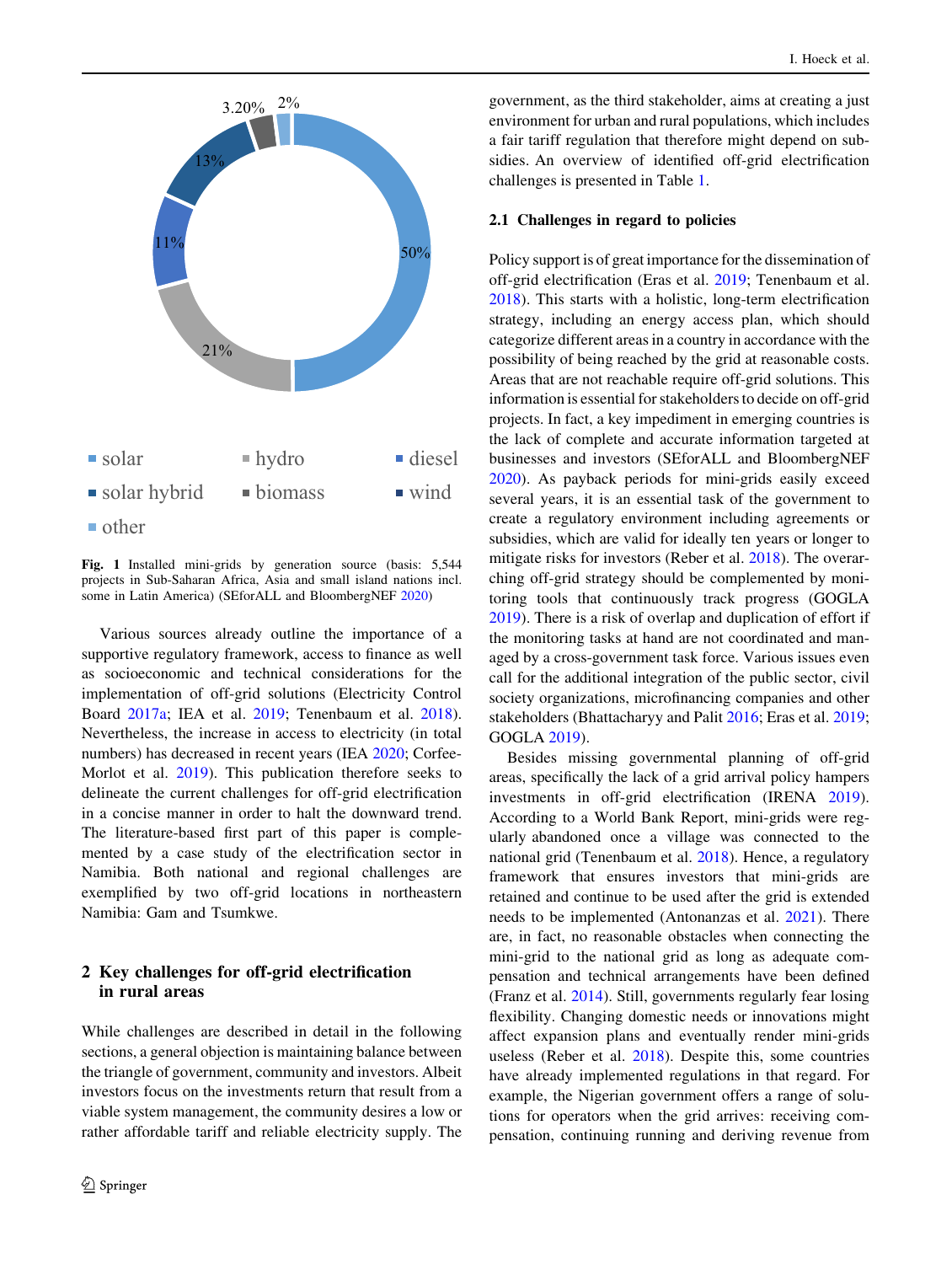| Policies                                                                                    | Licensing                                           | Tariff setting                                                                | Financial                                               | Social                                                                                          | Technical                                                                            |
|---------------------------------------------------------------------------------------------|-----------------------------------------------------|-------------------------------------------------------------------------------|---------------------------------------------------------|-------------------------------------------------------------------------------------------------|--------------------------------------------------------------------------------------|
| No long-term<br>electrification strategy                                                    | Complex and<br>bureaucratic<br>licensing<br>process | Tariffs unaffordable<br>for rural<br>communities<br>(demand risk)             | Short-term<br>financing<br>schemes                      | Lack of productive-use cases                                                                    | Lack of technical<br>standards                                                       |
| No energy access plan<br>marking off-grid areas                                             | High costs for<br>licenses                          | Economic viability<br>of mini-grids not<br>ensured                            | Financing<br>programs<br>disregard<br>small<br>projects | No educational measures for<br>communities (e.g., related<br>to energy efficiency<br>awareness) | No recognition of future<br>demand when<br>dimensioning                              |
| Short-term, volatile<br>regulations                                                         | No distinction<br>between<br>project sizes          | No adequate<br>payment system                                                 | Absence of<br>fiscal<br>incentives                      |                                                                                                 | Components<br>incompatible with<br>conditions                                        |
| Isolated coordination, no<br>involvement of external<br>stakeholders                        |                                                     | Strict tariff<br>standards, no<br>differentiation<br>between project<br>sizes | Low expected<br>return on<br>investment                 | No community involvement<br>in the planning phase                                               | No monitoring system, no<br>responsible qualified<br>staff                           |
| No clear definition of<br>stakeholder<br>responsibilities involved<br>in mini-grid projects |                                                     |                                                                               | High upfront<br>investment<br>costs                     | No technical know-how to<br>employ local staff                                                  | Lack of adequate<br>regulations to ensure<br>dependable operation<br>and maintenance |
| Lack of main-grid arrival<br>policy                                                         |                                                     |                                                                               |                                                         |                                                                                                 |                                                                                      |

<span id="page-3-0"></span>Table 1 Summary of off-grid electrification challenges

the mini-grid including receiving compensation for only operating the distribution system or operating alongside the main grid (SEforALL and BloombergNEF [2020](#page-15-0)).

The absence of clear information concerning licensing, technical system design, financing and tariff setting in the regulatory framework is moreover hampering particularly private sector involvement in the off-grid sector. Most of these issues are addressed in the course of this paper. Generally, information on processes and procedures should be easily accessible to inform the population and potential investors (IRENA [2016a](#page-14-0)). An example for this is Tanzania's online information portal exclusively for mini-grids (minigrids.go.tz).

#### 2.2 Challenges in regard to licensing

Complex, costly and time-consuming retail or generation licensing procedures discourage investors or businesses from initiating mini-grid projects (Come Zebra et al. [2021](#page-14-0)). Countries that do not distinguish between small-scale projects and utility-scale projects thus reduce the chances for smaller projects to be established. This is critical given that the need for hundreds of mini-grids over the next few years is prevailing in most emerging countries (SEforALL and BloombergNEF [2020\)](#page-15-0).

Moreover, bureaucratic hurdles for acquiring a proper license can be reduced by establishing a ''one-stop shop'' that issues all needed permits that are required along the timeline of a project. This approach eases the burden on governments as well as prevents duplication of work (SEforALL and BloombergNEF [2020\)](#page-15-0). Tanzania provides an exemplary solution for a smooth licensing process. A capacity carve-out is applied, since mini-grids with a capacity of less than one MW do not need a generation license at all (IRENA [2016a](#page-14-0)). Further, Tanzania allows developers to obtain a single license for multiple specified sites. Similarly, Sierra Leone is another example where a single license allows developers to generate, distribute and sell electricity (SEforALL and BloombergNEF [2020\)](#page-15-0). In Rwanda, mini-grids with a capacity of less than 50 kW are exempt from licensing, while systems between 50 and 100 kW are subject to a simplified procedure (Come Zebra et al. [2021\)](#page-14-0).

## 2.3 Challenges in regard to tariff setting

Tariff design is a regularly occurring source of conflict. This is particularly due to the fact that off-grid system developers must charge considerably high tariffs to cover investment and operational costs, in comparison with cheaper grid-based electricity (Lukuyu et al. [2020;](#page-15-0) Franz et al. [2014\)](#page-14-0). As off-grid electricity is needed especially in places where people are destitute, the quandary becomes apparent. The unaffordability of access to electricity causes, in some cases, illegal usage by community residents, which leads to financial losses for the operator, not least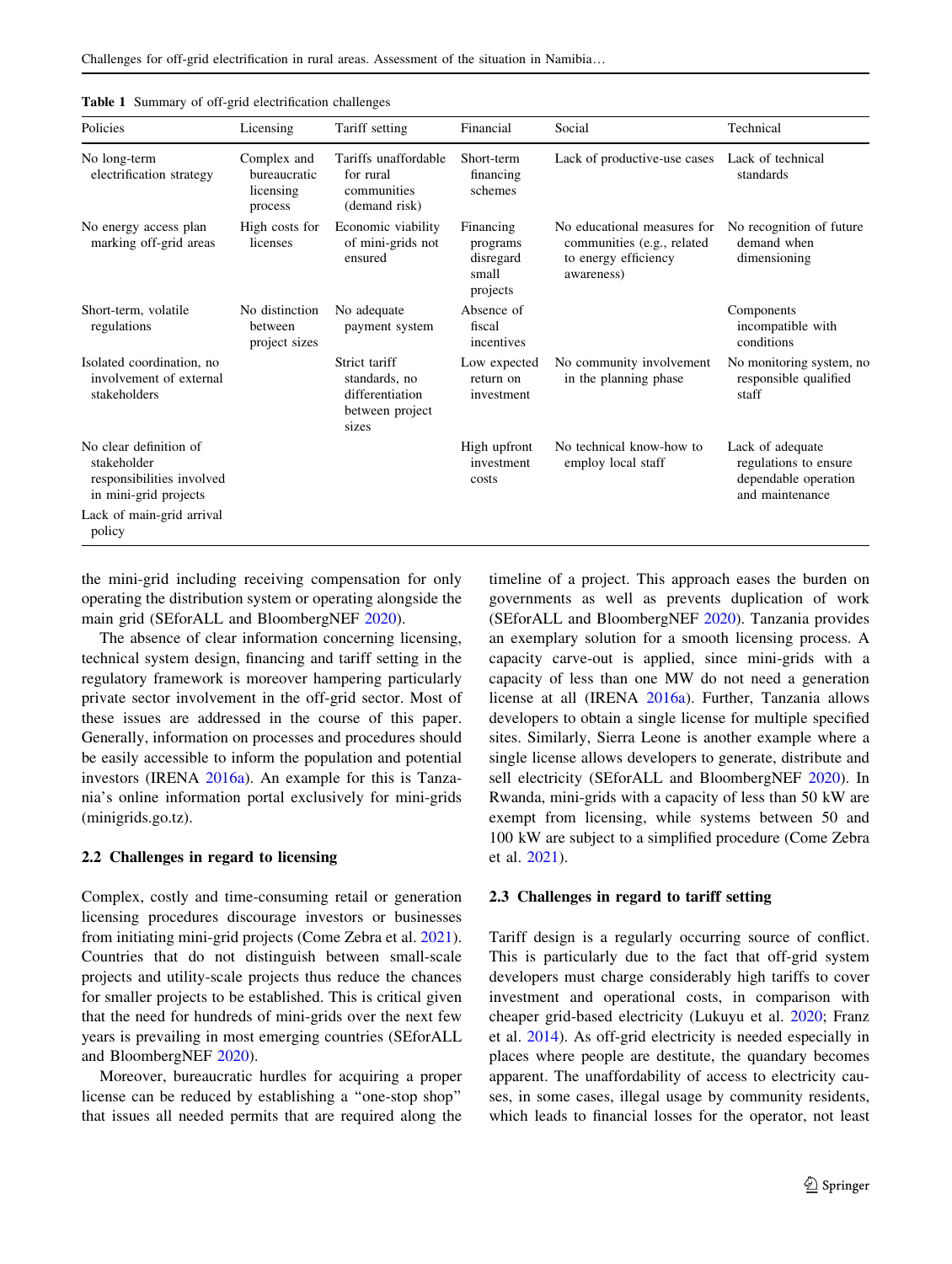due to the overload that occurs. Common strategies include installing illegal connections, tampering with meters, the occurrence of billing irregularities, and the simple nonpayment of bills (Bhatia and Angelou [2015\)](#page-13-0). Moreover, high tariffs lead to a demand risk for the operator. Accordingly, rural areas are less attractive than urban areas from an economic point of view. However, the emergence of pay-as-you-go (PAYG) systems increasingly prevents illegal activities from happening and, at the same time, enhances the demand planning of the operation.

Apart from this, the government, in particular, has the obligation of safeguarding the economic viability of minigrids, while ensuring that tariffs are not overly high for underserved communities—the tariff has to satisfy both the investor and the consumers (IRENA [2019\)](#page-14-0). Hence, the government has options to intervene in the tariff structure. In the case that countries decide on uniform national utility tariffs, for example based on grid rates, it is clear that tariffs have to be cross-subsidized or directly subsidized by the government to ensure economic viability (Reber et al. [2018\)](#page-15-0). The German Renewable Energy Act of 2002 serves as a precedent with regard to the installation of a support system for renewable energies. All end consumers of electricity must pay a renewable energy levy that depends on the number of renewable energy systems installed in a given year. This levy is set once a year and distributed to renewable energy operators to ensure that they remain competitive in the long term. Albeit in this scenario, customers gain unrealistic expectations of tariffs, since the true cost of service is obscured. Furthermore, the fact that capital expenses are not reflected dismays investors. The other rather drastic option for the government is to deregulate completely and leave developers the choice to set their own cost-reflective tariffs. Following this scenario, mini-grid tariffs would outreach grid tariffs. Although this would attract investors, politicians are reluctant to adopt this scheme in consideration of the arising inequality between urban and rural populations. It is furthermore likely that customers will generate their own (not clean) electricity for less (e.g., wood). Tanzania addresses this issue by giving communities in remote and unregulated areas the opportunity to disapprove tariffs. The tariff will be reviewed when 15 percent of customers in the respective areas officially make a complaint to the authority (Reber et al. [2018](#page-15-0); Babatunde et al. [2020\)](#page-13-0). Between these two alternatives are various other schemes to find—cost-reflective tariffs with governmental approval, cost-reflective tariffs with grants and subsidies, national utility tariffs based on higher off-grid tariffs or size thresholds (Reber et al. [2018\)](#page-15-0).

Especially for small-scale projects is it advantageous to let developers set their own tariffs. The Nigerian government, for example, allows operators with a distribution capacity under 100 kW to define their own rates, which have to be calculated with the help of a standardized tool issued by the government (Antonanzas et al. [2021](#page-13-0)). In the case of interconnected mini-grids, the tariff has to be jointly agreed upon by the developer, the distribution company and the community (IRENA [2019\)](#page-14-0).

#### 2.4 Financial challenges

Financing mini-grids is challenging, especially in developing countries. The required long-term financing for minigrid projects is often challenging to obtain. Banks in developing countries are particularly hesitant, either because of a lack of funds or because of the high risk of loss caused by high or uncertain inflation (USAID [2018](#page-15-0)). Furthermore, the power demand in rural areas is relatively low and unstable, which makes it difficult for operator to recover costs. Based on the rather limited demand, the sizes of rural mini-grids are rather small, ranging from 10 to 100 kW. Therefore, many private investors find the investment unattractive, given the time and effort required for due diligence. Private financiers typically prefer larger deals, which allow them to amortize transaction-related costs over larger volumes of capital and, in many cases, earn larger fees (SEforALL and BloombergNEF [2020](#page-15-0)). Hence, it is crucial to implement schemes that target smaller projects. This is, however, challenging for local banks, since they are unable to assess the risk of smallscale projects (USAID [2018\)](#page-15-0).

Given the wide range of subsidies that have been implemented for mini-grid markets, two main types of support currently drive project development most: upfront capex subsidies and results-based financing (RBF). Upfront capex subsidies provide developers with the financial backing to cover some portion of the total capital expenditure (capex) of their projects before construction begins. This typically involves issuing grants or concessional loans to cover upfront capital costs. Disadvantageous for developers is that this process tends to be administratively complex. Further, upfront capex subsidies could set wrong incentives during the operation. The operator could delay necessary investments, as there is no cost pressure to pay back the grant. Generally, upfront capex-based subsidies are not contingent on how successful a project proves to be. This has led private investors and developers to call for schemes that grant rewards based on the results achieved. RBF involves payment of specified sums when projects achieve specific criteria, e.g., providing a fixed sum for each completed connection. Implementing RBF can come with challenges, but its introduction is usually simpler and faster than up-front proposals based on capex subsidies. As the success of RBF payments is back-loaded, RBF puts developers at greater risk if they are unable to move a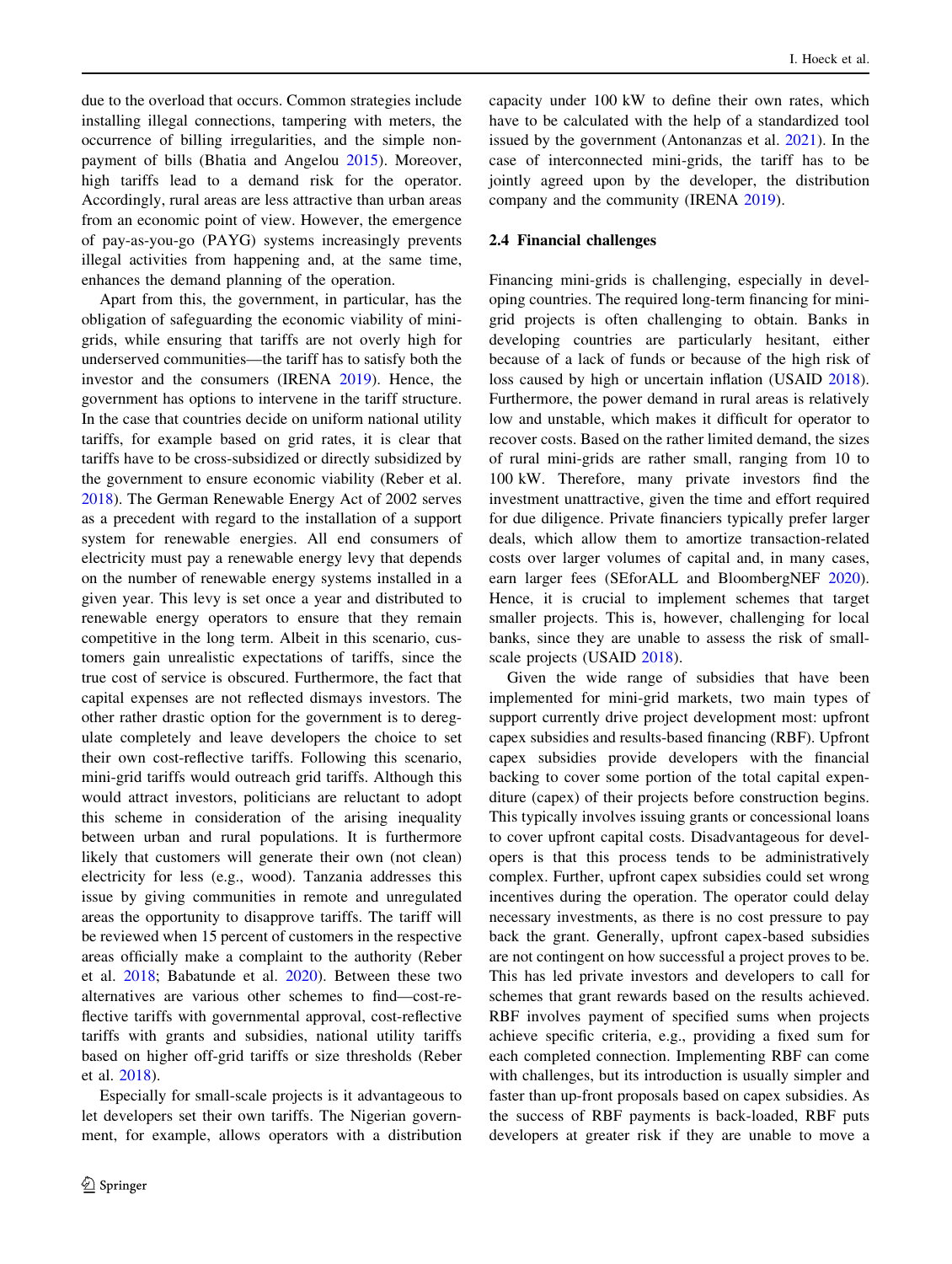project forward as quickly as originally planned (Vivid Economics [2013;](#page-15-0) SEforALL and BloombergNEF [2020\)](#page-15-0).

An example for upfront capex subsidies provides Uganda. Developers have the possibility to have 50% of the initial capital expenditure covered by the government. Notably the upfront capex subsidies include the distribution network; thus, these incentives lead immediately to the construction of distribution infrastructure. Concessions are issued to developers for 10-year periods on a build-ownoperate-transfer basis through which the mini-grid's distribution network is eventually transferred to the government. Nigeria, on the other hand, provides an example for a successful RBF scheme, following the approach of a performance-based grant program. Grants of USD 350 per new connection are provided. A minimum total grant request of USD 10,000 has been set per mini-grid. Projects are restricted to solar hybrid mini-grids in off-grid regions (SEforALL and BloombergNEF [2020](#page-15-0)).

Another measure that potentially increases the amount of mini-grid projects is fiscal incentives, such as import duty waiver and value added-tax exemptions (Come Zebra et al. [2021](#page-14-0); GOGLA [2019](#page-14-0)). One of the first following a coordinated approach was the East African Community adopting an import duty exemption. Notable is that tax waivers on a range of project components were removed in 2016, leaving only modules and batteries exempt (IRENA [2019\)](#page-14-0).

#### 2.5 Social challenges

The electricity generated from mini-grids remains expensive for clients from rural areas (SEforALL and BloombergNEF [2020\)](#page-15-0). The lack of productive-use customers, who could generate revenue with the electricity generated during the day, brings economic pressure to the continuity of the system. Both of these issues are closely related to educational measures. Capacity building, which begins during the planning phase of a project, involves different areas such as strengthening technical or managerial capacity of public and private companies, educating villagers about productive-use cases for income generation, training staff of the rural electricity companies as well as private and public sector support (Sovacool [2012](#page-15-0)). While the simple coverage of energy demand was traditionally on top of the agenda, recent research has revealed that it is of utmost importance to combine these efforts with educational measures to advance socio-economic development. In particular to name are positive impacts on health, education and gender equality (Bahaj et al. [2019](#page-13-0); Eales et al. [2018\)](#page-14-0).

Beyond that, low demand and high default rates under optimistic demand scenarios are among the other key challenges of rural electrification (Peters et al. [2019](#page-15-0)), which is strongly connected to the employment and income level of the clients. It is essential to not just focus on lightbulbs, but to identify where power can particularly help people to increase their income, which simultaneously helps mini-grid operators to ensure a reliable revenue collection and to recover investment costs. While a reduction of capex depends on external factors (technology and regulation), operational expenditure (opex) can be minimized through the stimulation of power demand, which, in turn, is achieved through education. Thus, building up local skills and ideally increasing entrepreneurial activities, tackle challenges that are related to unreliability of rural customers, which represents one of the biggest obstacles to mini-grids becoming economically viable without subsidies (Ngowi et al. [2019;](#page-15-0) Kanagawa and Nakata [2008;](#page-14-0) Ramchandran et al. [2016\)](#page-15-0).

Various support schemes, for example the Key Maker Model, could support the development of a sustainable market for off-grid solutions. In accordance with this model, the operator integrates an anchor customer that processes raw materials from the local community with electricity from the mini-grid and eventually sells the final products to customers in urban areas (Ramchandran et al. [2016](#page-15-0); IRENA [2019\)](#page-14-0).

## 2.6 Technical challenges

While technical equipment has advanced over time, which is particularly noteworthy in regard to the decreasing investment costs, some technical regulations or supporting systems have not managed to evolve at the same pace. Particularly the lack of an appropriate regulatory framework consisting of technical standards for off-grid systems is a major challenge to allege, which usually causes an increase in costs and reduces the quality of the systems (Eras et al. [2019](#page-14-0)). To mitigate this risk, Kenya for example, has adopted regulations specifically for PV systems that aim to standardize the quality of components and business practices in the solar energy sector (IRENA [2020\)](#page-14-0). In the worst case, resulting poor quality of supply (e.g., due to voltage fluctuations) affects the performance of applications. In particular, fluctuating temperatures negatively influences productive-use cases that require high-temperature levels (Bhatia and Angelou [2015\)](#page-13-0). Thus, inferior systems installed due to a lack of technical standards would further hinder vital productive-use cases necessary for economic development in rural areas. A common challenge in the system design of a mini-grid occurs in the course of planning, dimensioning, and budgeting (Hartvigsson et al. [2021](#page-14-0); Mbinkar et al. [2021;](#page-15-0) Cicilio et al. [2016\)](#page-14-0). Thus, features such as (future) local energy needs, load demands, time of use, time for development and budget limitations need to be considered in beforehand. In the best case, a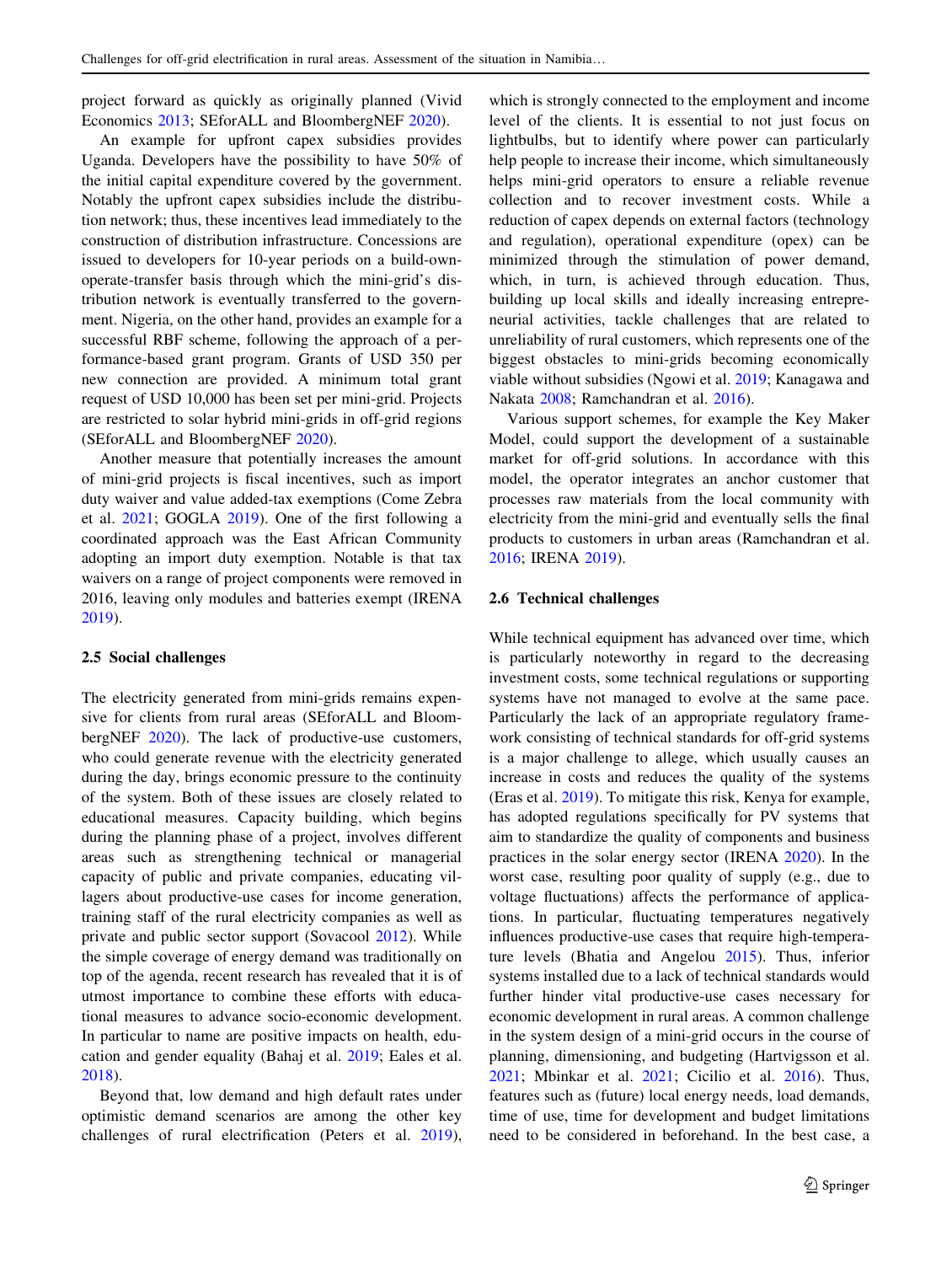standard that comprises the outlined elements exists (Dauenhauer et al. [2013](#page-14-0)). The dimensioning of the system is particularly significant, since a constantly overloaded system causes damage in the long term due to the under dimensioned premises. Load profiles should therefore be roughly forecasted in advance (Bhatia and Angelou [2015](#page-13-0)). It is furthermore essential to account for future electricity demand throughout the planning phase, which tends to increase as prosperity within a community increases. A main factor in terms of budgeting is the choice of battery, as the batteries are the most expensive parts of the system. While lead-acid station batteries are relatively affordable, they must be adequately taken care of. Their lifespan can be overestimated, causing them to drop out earlier than expected, resulting in additional costs for replacement (Dauenhauer et al. [2013\)](#page-14-0).

Once the system is implemented, facilitating monitoring and maintenance is essential for ensuring reliable and longlasting availability (IRENA [2016b\)](#page-14-0). The lack of welltrained technical staff is consequently a severe challenge, as repairs cannot be carried out and regular monitoring of the system is most likely to be neglected (Hubble and Ustun [2018](#page-14-0)).

#### 3 Off-grid electrification in Namibia

Although the majority of Namibia's renewable electricity generation comes from hydropower resources, this paper focuses on two hybrid diesel-photovoltaic (PV) powered mini-grids. Wind and solar power generation currently accounts for 24 percent of the country's total energy generation (Bloomberg Finance L.P. [2020](#page-13-0)), albeit research has shown that PV in fact is the most cost-effective and efficient renewable solution for developing countries (Eras et al. [2019\)](#page-14-0). That is especially the case for Namibia, as having the second highest level of solar irradiation in the world (United Nations [2017\)](#page-15-0). Despite good preconditions, oil that is imported from neighboring countries still accounts to the largest part of the overall energy supply, while solar power lags behind (see Fig. 2).

In Namibia's Vision 2030, the government declared to adopt sustainable energy policies with the intention of accelerating urban and rural development. The same was stated in the Strategic Plan 2017/2018—2021/2022 devised by the Ministry of Mines and Energy (MME) (Ministry of Mines and Energy [2017a](#page-15-0)). This appears to be a valid strategy, considering the above outlined potentials of solar energy in Namibia and the great dependence on imports of fossil fuels from neighboring countries (GIZ [2020](#page-14-0); Electricity Control Board [2017a\)](#page-14-0). Fostering current endeavors to increase the dissemination of solar energy supply through the uptake of off-grid solutions is therefore an



Fig. 2 Total energy supply by source, Namibia 1990–2018 (IEA [2021](#page-14-0))

essential step not only toward greater energy independence, but also toward lower national electricity prices.

#### 3.1 Structure of the Namibian Energy Sector

The Namibian electricity supply industry started a transformation process in the 2000s. Initially, the state-owned national power utility 'NamPower' had a quasi-monopoly in the market, being responsible for the generation, transmission, and distribution of electricity (Hauser [2018](#page-14-0)). While NamPower alone had been authorized to provide electricity to farms and mines, Local Authorities (LA) and Regional Councils (RC) were responsible for supplying electricity to residents and businesses (Electricity Control Board [2019a](#page-14-0); Hauser [2018](#page-14-0)). In 2000 the Electricity Control Board (ECB) adopted the role as market regulator, which is stated in the Electricity Act of 2007 (formerly: Electricity Act of 2000), while the MME remains to be responsible for developing the industry itself and ultimately acts as policymaker (Ministry of Mines and Energy [2017a\)](#page-15-0). Since 2002, regional electricity distributors (REDs) have been conquering the market, which has stimulated liberalization. This development has also opened up the market for private Independent Power Producers (IPPs). However, sales to end customers continue to be handled exclusively by NamPower, the REDs and municipal utilities (Hauser [2018](#page-14-0)). The current institutional landscape of the electricity sector in Namibia is, however, still structured in a rather hierarchical way. It might therefore be expedient to decentralize the sector and vertically integrate a dedicated body responsible for off-grid electrification. This approach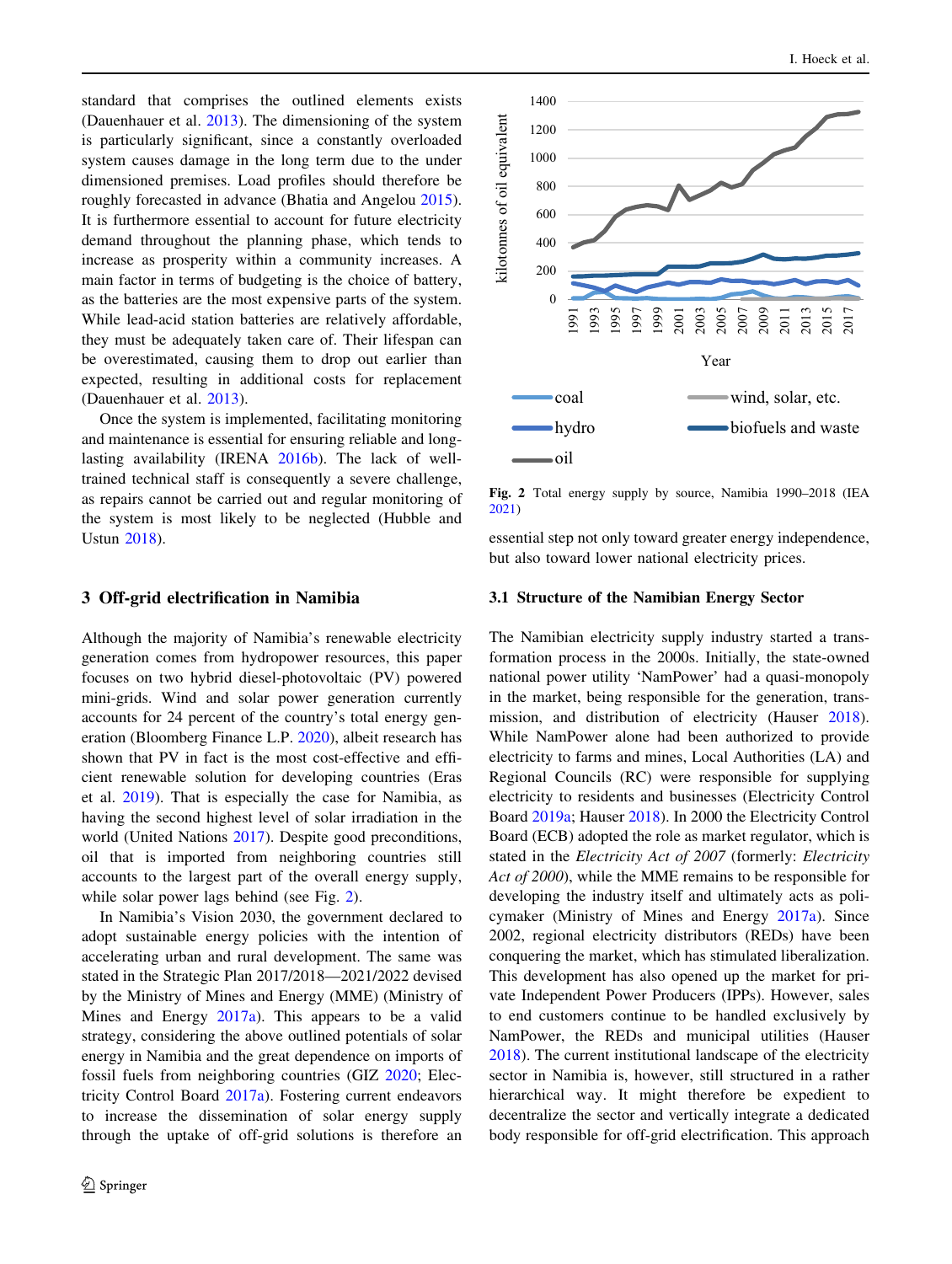<span id="page-7-0"></span>



would reduce the burden on the MME and increase flexibility and speed to continually develop new policies to respond to new challenges, thus adapting to market developments. A good example of such a structure provides Nigeria (IRENA [2018\)](#page-14-0).

Most un-electrified areas in Namibia are far away from the national grid and considered to have low population densities or highly dispersed settlements. Hence, it is often neither technically nor economically viable to provide access to modern energy services using the utility grid connection (Ministry of Mines and Energy [2017a](#page-15-0)). It is therefore crucial to look at other ways of electrification that are not provided by the utility grid connection. In order to assess what that means for these particular off-grid areas in Namibia, two of such locations are presented in this paper. Both are settlements in the northeast of Namibia, situated in the center of the Tsumkwe Constituency in the Otjozondjupa Region, thus in the middle of the Nyae Nyae Conservancy area (see Fig. 3) (Hays et al. [2014\)](#page-14-0).

## 3.1.1 Tsumkwe

The settlement of Tsumkwe is 735 km away from Windhoek and 304 km from Grootfontein, the nearest town where community members have access to basic services. According to the rural electricity distribution master plan (REDMP), it is considered an off-grid settlement (Republic of Namibia [2011](#page-15-0)), while Tsumkwe has a diverse population including residents from San, Kavango, Herero, Damara/Nama, Owambo and  $Zambezi<sup>1</sup>$  ethnic groups (Zongwe et al. [2017](#page-15-0)), it is particularly known to be the San capital of Namibia, receiving many initiatives that aim at improving their lives, as being considered the most marginalized and vulnerable ethnic group in Namibia. In 2001, a total number of approximately 9,000 people lived in the Tsumkwe constituency, according to the Namibia Population and Housing Census Report of 2001—out of these, estimated 3,800 live in the Tsumkwe settlement (Ashton et al. [2012\)](#page-13-0). Only slightly less than half of the local population in working age is in gainful employment (Namibia Statistics Agency [2019](#page-15-0)), which reflects the prevailing poverty.

The electrical infrastructure in Tsumkwe has its origin in Namibia's pre-independence period. Back then, Tsumkwe served as a military post established by the South African government to control Namibia (Zongwe et al. [2017\)](#page-15-0). After Namibia's independence in 1990, the government funded the construction of a school, a clinic and a police station for the community and the population continued to use the diesel generators left behind by the South African Government (Ashton et al. [2012\)](#page-13-0). Eventually in 2005, the Councilor of Tsumkwe called for an improvement of the electricity situation; thus, NamPower investigated the cost of connecting Tsumkwe to the national grid system.

<sup>&</sup>lt;sup>1</sup> Until 2012 named Caprivi.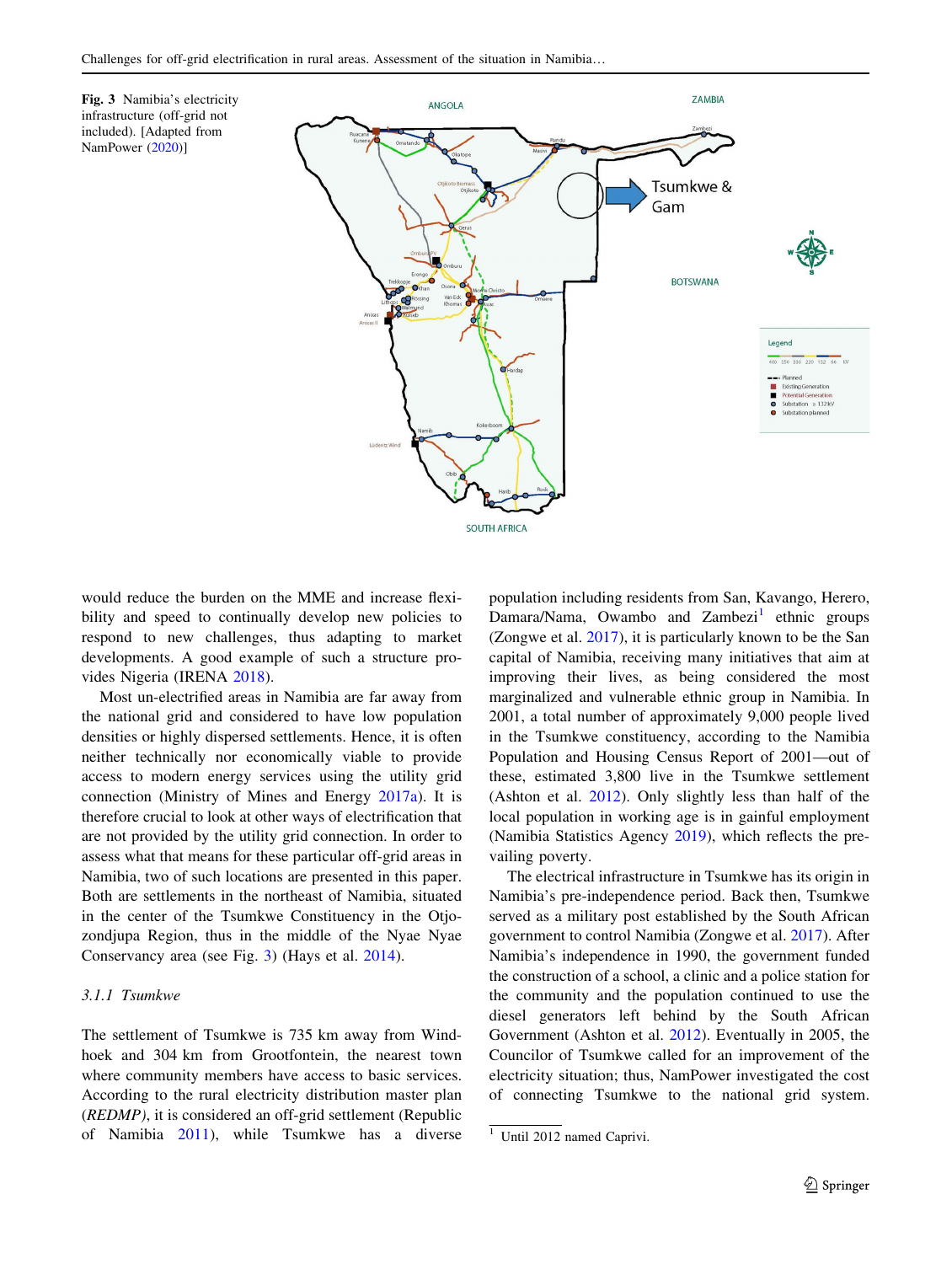However, being located about 270 km from the main grid (see Fig. [3\)](#page-7-0), a grid connection for Tsumkwe would cost more than N\$ 150 million (Zongwe et al. [2017\)](#page-15-0). Subsequently, the MME commissioned a small team of experts through the Desert Research Foundation of Namibia (DRFN) to evaluate the current energy situation in Tsumkwe. The group was precisely instructed to assess whether a hybrid mini-grid energy supply system using solar energy and diesel would be a feasible long-term electrification approach for Tsumkwe. Based on good experience with a project at the Gobabeb Training and Research Centre, which ensured a reliable electricity supply through the same approach, it was decided to also use it for Tsumkwe.

In 2011, the existing infrastructure was indeed upgraded into a solar-diesel hybrid mini-grid by the DRFN, funded by the European Commission (75%), NamPower (14%) and the Otjozondjupa RC (OTRC) (11%) with a total budget of 2.99 million Euro, which corresponds to N\$ 30.8 million (Ashton et al. [2012\)](#page-13-0). The installed mini-grid consisted of PV panels with 202 kWp, complemented by a diesel generator with 650 kVA. The battery had a capacity of 766 kWh. While the ownership was transferred to the OTRC, operation and maintenance was under the responsibility of the Department of Works residing in Tsumkwe. In 2017, ownership of the systems was shifted to the Central North Regional Electricity Distributor (CENORED) by the MME, along with the responsibility for the operation, maintenance and possible expansion of it.

## 3.1.2 Gam

The Gam settlement is currently the second largest off-grid settlement after Tsumkwe and one of the furthest settlements located 112 km Southeast of Tsumkwe and about 416 km from Grootfontein. The livelihood of Gam residents is divided into cattle farmers and government employees from different ministries such as the Ministry of Agriculture, Water and Forestry, police station, clinic, a primary and secondary schools. Based on a survey conducted in 2012 in Gam, 5% San and 95% Ovaherero resided in the village (Zongwe et al. [2017\)](#page-15-0).

Driven by concerns about climate change and the widening energy gap between supply and demand in Namibia, the Government of Namibia joined others in concerted efforts to attain the SDGs. At the same time, the Gam Development Organization requested the MME to electrify Gam to reinforce its development. Thus, Gam was provided with access to electricity in 2014 through a standalone hybrid mini-grid consisting of a 292 kW (peak) solar PV generator, a 180 kW, 3-phase inverter/charger, a leadacid battery bank and two diesel generators, which are used as a standby generator. The system was funded and commissioned by the MME (Zongwe et al. [2017](#page-15-0)). Once the project was completed, the Ministry handed over the minigrid to the RC, which began to collect fees from consumers, while operation and maintenance was carried out by the Tsumkwe-based Department of Works. Similar to Tsumkwe, operation and maintenance of the mini-grid in Gam was handed over to CENORED in 2017.

When CENORED took over, the two diesel generators were moved to Tsumkwe, as the mini-grid drew about 28% of its daily power from the generator. The technology there was in poor condition due to lack of maintenance. Opposed to that, the PV Power Plant in Gam produced a surplus of electricity. The reason for this was because only a first part of the community, consisting of about 200 households, was connected to the mini-grid in 2014 (not including the school, police station and clinic). With the completion of Phase 2 in November 2020, an additional 400 new households were connected.

#### 3.2 Adopted national policies

It is essential to accelerate the deployment of presented offgrid solutions that provide rural areas such as Tsumkwe and Gam decentralized access to electricity. That minigrids are indeed acknowledged as a valid option for energy generation by the government is highlighted in the Renewable Energy Policy (Ministry of Mines and Energy [2017b](#page-15-0)). The framework that focuses on off-grid electrification is the Off-Grid Energisation Master Plan for Namibia (OGEMP). However, the document does not entirely address the above-outlined challenges. Even though the Namibian government provides a rough time frame for planned grid connections in the latest version of the OGEMP, uncertainty remains, particularly in pre-grid areas. Despite the first Policy Statement (P1) of the National Energy Policy that declares to ''create opportunities for mini—and micro-generators to feed into the national grid and off-grid mini-grid networks'' (Ministry of Mines and Energy [2017a\)](#page-15-0), a comprehensive main-grid policy is missing.

This deficiency reflects the fundamental disregard of long-term planning in the regulatory framework, which is also evident in the case of the mini-grid systems discussed in this paper. As outlined above, two diesel generators were relocated from Gam to Tsumkwe. This may be reasonable in the short term to meet demand in Tsumkwe, but in the long term, more households will be and have already been connected to the mini-grid in Gam (phase two ended in November 2020). Therefore, the system in Gam now urgently needs at least one generator back. The OGEMP secondly misses the chance to give an overview of off-grid possibilities, such as mini-grids, in general. Transparent information on the different solutions for off-grid energy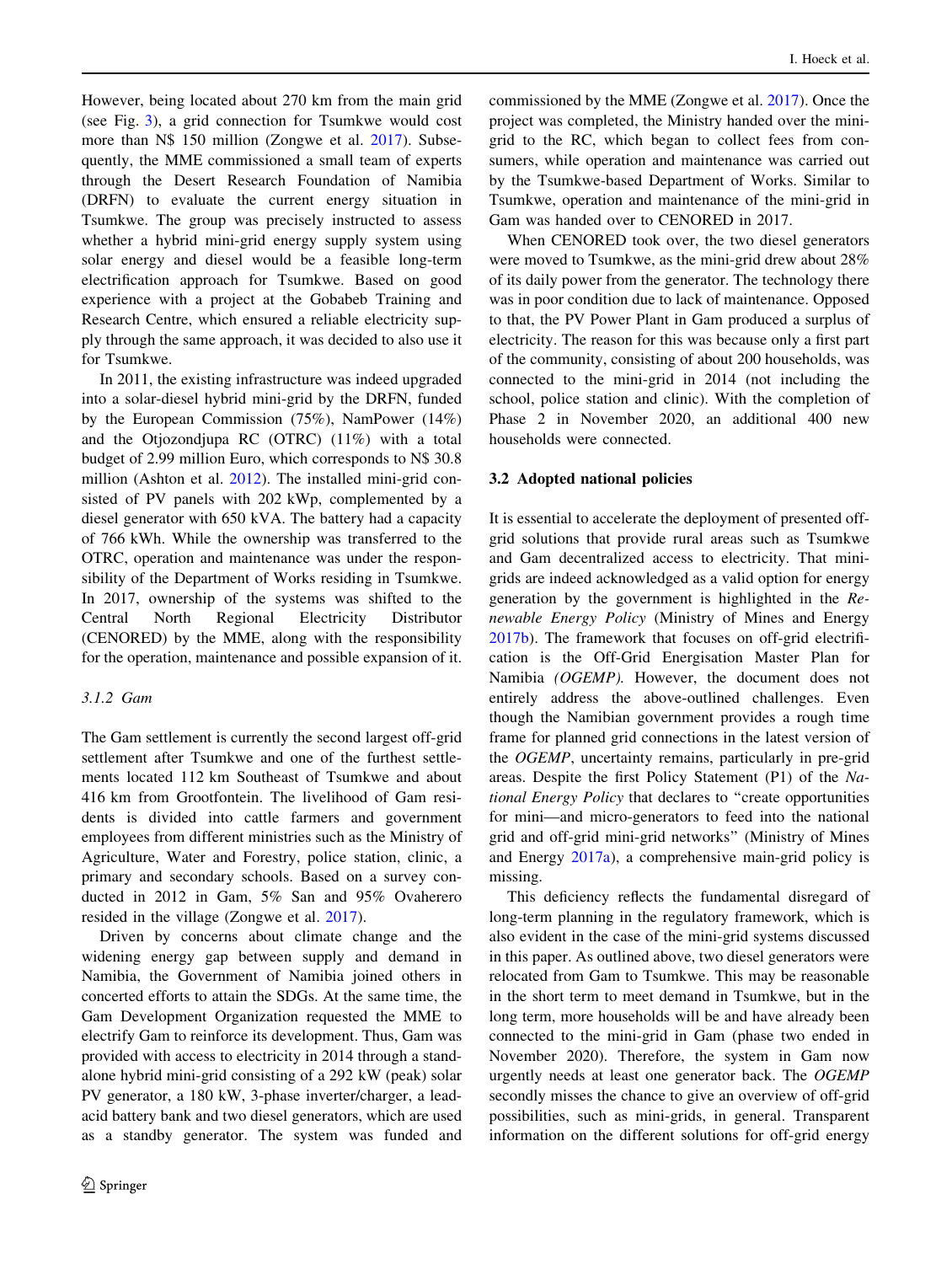generation could reduce barriers to market entry (Come Zebra et al. [2021](#page-14-0)). Indeed, disclosure of domestic costs of mini-grids and corresponding rules for their construction could facilitate the involvement of stakeholders such as REDs and IPPs. Furthermore, there is no online portal for information on processes and procedures. Energy4Impact and INSENSUS for SE4All established a 'Green Mini-Grid Help Desk', hosted by the African Development Banks and funded through the bank's Sustainable Energy Fund for Africa (SEFA). This tool is designed to provide practical information on mini-grids policies and regulations for various African countries—including Namibia. While the idea is essentially good, documents and information for Namibia on the website are scarce. The third point of criticism is the exclusive 'energy shop approach'. In reality, very few energy shops have sufficient expertise about funds and respective mechanisms (Stockmayer et al. [2015](#page-15-0)). As an energy shop does not exist in Tsumkwe, residents are forced to travel to Grootfontein or Windhoek to purchase necessary equipment or obtain advice and assistance.

The ECB published technical standards in 2004, which intend to provide guidance for license applications, monitor performance of licensees and assess customer complaints (Electricity Control Board [2014b,](#page-14-0) [c\)](#page-14-0). Particularly regulations and guidelines for dealing with conflicts are provided in more detail with the Complaints Handling Procedure, Customer Service Charter or Mediation Procedure, helping to conciliate investors and customers by issuing standards on which penalties can be imposed. Technical assistance for third parties (e.g., IPPs) is provided by the Grid Codes for Namibian Solar Energy Technologies, specifying requirements for both distribution and transmission of electricity. Both documents intend to foster liberalization endeavors. Furthermore, the Namibian Electricity Safety Code, established in 2009, governs the standards concerning safety for operating, maintaining, constructing and installing power systems in Namibia. Although the entirety of the procedures, codes and standards gives the impression of being comprehensive, the African Development Bank rated the technical regulations for Namibia as moderate under the Electricity Regulatory Index (ERI) for Africa 2019 and 2020 (African Development Bank [2020](#page-13-0), [2019](#page-13-0)). There is a continuing lack of guidelines, which are directed not only at private investors, but also at REDs by means of providing training material on the installation and maintenance of mini-grids. The precise implications of this for the Tsumkwe and Gam sites are discussed in Sect. [3.7.](#page-12-0)

## 3.3 Licensing regulations

The *Electricity Act* of Namibia stipulates that a proper license is needed in order to establish and manage the generation, transmission, distribution, supply, trade, import or export of electricity. In the case that electricity is generated in an area that has no connection to the interconnected power transmission grid or if electricity is exclusively used for self-consumption and the installed capacity does not exceed 500 kVA, a license is not necessarily required. (Parliament of the Republic of Namibia [2007](#page-15-0)). The Rules on Unlicensed Generation (draft) further regulate the systems that belong under above definition (on-grid, off-grid, as well as small-scale in-fee generator) from both a technical and economical perspective (Electricity Control Board [2011a](#page-14-0)). This approach is indeed favorable, due to the positive impact on development costs, supposedly attracting investors. However, a streamlined licensing framework for off-grid systems is not available, which could ''reduce[s] the regulatory process involved in obtaining licenses or permits, reducing costs for off-grid operators'' (African Development Bank [2019\)](#page-13-0). In fact, even the mini-grid in Gam was operated without a license at times (Zongwe et al. [2017\)](#page-15-0), which underlines the need to shed light on license applications for off-grid systems.

The general licensing process is rather centralized. The ECB makes recommendations to the MME concerning licenses for electricity generation distribution, trade, and transmission (Electricity Control Board [2019a\)](#page-14-0). While the legal rights to generate, distribute and sell electricity to consumers have been transferred to the private sector in light of the market liberalization (Hauser [2018](#page-14-0)), the transmission of electricity is still solely permitted for NamPower (Ministry of Mines and Energy [2017a\)](#page-15-0).

The licensing procedure, which takes with 60 days quite a reasonable amount time, when compared to Kenya's 90 days, for example (Osawa and Telep [2015;](#page-15-0) GIZ [2020](#page-14-0)). The application fee for issue, renewal, amendment or transfer of a license amounts to N\$ 2,500, and the ultimate fee for the issue, renewal or transfer of a license total up to N\$ 10,000 (Electricity Control Board [2011b\)](#page-14-0). This is complemented by a comparatively high degree of transparency. For example, the evaluation process of applications to obtain a license is depicted in the Electricity Regulations: Administrative. Section 18 of the Electricity Act, moreover, deals with the objections procedure. The application is followed by public hearings, which are described and monitored through the Public Hearing Rules.

#### 3.4 Tariff regulations and applied payment solution

Based on the Namibian Electricity Act, tariffs are generally determined<sup>2</sup> by the specific entity (e.g., RED) that wants to

<sup>&</sup>lt;sup>2</sup> In a manner specified by the ECB, thereby including demandrelated costs, asset-related costs, energy-related costs, customerspecific costs and shared customers-related costs.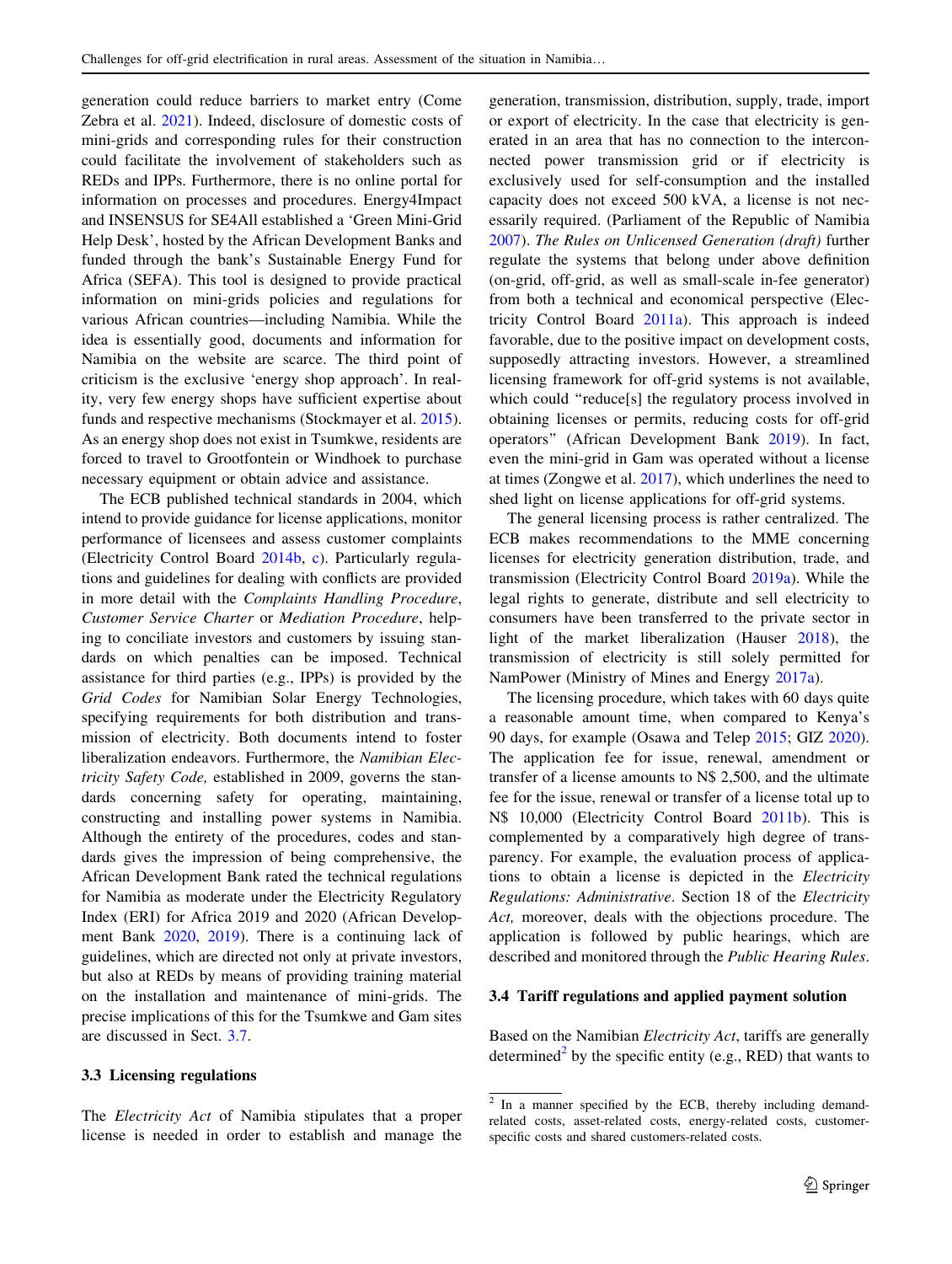be licensed to distribute and supply electricity to end-users and subsequently have to be approved by the ECB (Parliament of the Republic of Namibia [2007\)](#page-15-0). Moreover, tariffs are cross-subsidized in subject to the 'category' of electricity user (tariff option). These groups are domestic (households/residential), commercial (business and light industry connections), and large power users (industrial) (Electricity Control Board [2017a\)](#page-14-0). A general standard is defined in the Electricity Distribution Grid Code, stating, ''distribution tariffs should be sufficient to allow the necessary investments in the networks to be carried out to ensure the long-term viability of the network.'' (Electricity Control Board [2018\)](#page-14-0). This is underlined within the ORM User Guide and Tariff Rulebook, stating that ''tariffs and the associated tariff structures must be cost reflective'' (Electricity Control Board [2019b](#page-14-0)).

Prevailing tariff differentiation between the different REDs is mainly due to the Local Authority Surcharge (LAS), which is added to each tariff and is collected by the licensee on behalf of the LA as an electricity-service provision tax (Electricity Control Board [2017a\)](#page-14-0). LASs were initially introduced to financially subsidize the regional districts by ''raising additional revenue to be applied for general public purpose'' (Parliament of the Republic of Namibia [2019](#page-15-0)) after the electricity supply structure was amended through the integration of REDs (see 3.1) (Electricity Control Board [2017b](#page-14-0)). The thereby generated tax amounts to about N\$ 250 million per year, thus contributing as a major source of revenue (SAD-ELEC [2006](#page-15-0)). Prior to establishing REDs, LASs used the revenues from electricity sales to cross-subsidies other municipal services (Electricity Control Board [2016\)](#page-14-0). Other levies are the ECB, NEF and long-run marginal cost (LRMC) levies. The latter one was, for example, introduced to avoid future price shocks (NamPower [2020](#page-15-0)). The legal right for electricity levies is manifested in the Electricity Bill as well as in the Economic Rule Gazette.

The Report on: Implementation of a Local Authority Surcharge in Namibia, which analyzed the economic impact of LASs, however, underlines the need for eradicating the subsidy, concluding that ''any deviation from cost reflective tariffs, such as the introduction of a levy or surcharge, is likely to result in (or permeate) sub-optimal economic effi-ciencies." (SAD-ELEC [2006](#page-15-0)). Likewise, in the Namibia IPP and Investment Market Framework Technical Assistance the ''Local Governance reliance on electricity surcharge'' was identified as one of the key barriers that impedes the development of an IPP industry (CORE International and Emcon Consulting [2006\)](#page-14-0). On the other hand, in the National Electricity Support Mechanism, it is asked: ''If tariffs in off-grid localities are to be set below cost reflective levels, how and by whom will such shortfalls be funded?'' (Electricity Control Board [2014a](#page-14-0)). Off-grid tariff mechanisms are generally not included in the document, as it is solely ''based on information of grid-connected utilities'' (ibid.). Cost-reflective tariffs still have not been established, although the ECB constantly works toward this goal. However, the conflicting arguments in the guidelines presented illustrate the prevailing dilemma, which can also be observed in the cases of Tsumkwe and Gam.

In 2010, the cost-efficient tariff in Tsumkwe was 6 NAD/kWh, which was heavily subsidized as not affordable by many residents and eventually resulted in a tariff of 1 NAD/kWh for households and 1.90 NAD/kWh for commercial and institutional customer. The expensive subsidies resulted in a deficit for the OTRC, not least because of unpaid bills for electricity. With the introduction of the hybrid system, it was suggested to adopt a stepped tariff structure ''whereby institutional and highlevel commercial users cross-subsidize poorer households and smaller businesses.'' Based on a report commissioned at that time, this proposed scheme would lead to an eradication of the needed subsidy over time, when being complemented by gradually increasing tariffs (5% p.a.) as well as an annual extension of PV and batteries (using revenue generated) to reduce fuel costs (OneWorld Sustainable Investments [2010\)](#page-15-0). In reality, however, no such scheme was implemented. Even though the generation cost of electricity was reduced from 6 NAD/kWh to 3.50 NAD/ kWh, the tariffs were kept similar.

To enable the collection of money in the later years of operation, a prepaid payment system was introduced. An electricity token for the prepaid electricity could be bought from the vending points in both Tsumkwe and Gam, and was also possible through the mobile and online payment options of the banks in Namibia. The prepaid system has been made available for both residential and business users. In addition to the prepaid system, conventional meters have kept providing service for business institutional users. The bills have been paid through the regional offices' of the institutions. As of 2020, the prepaid and conventional institutional tariffs are the same for both Tsumkwe and Gam. The prepaid residential users pay 2.22 NAD/kWh, and the prepaid business users pay 4.07 NAD/kWh including fixed charges to CENORED.

As a result, the prepaid payment solution for the minigrids in Namibia has created a regular cash flow that is necessary for the operation of the mini-grids. It has also enabled the operator to better project the demand from the local community, while it allowed people to become more aware of their electricity consumption.

## 3.5 Available financial instruments

Support and funding measures to enlarge solar energy diffusion have been implemented by the Namibian government.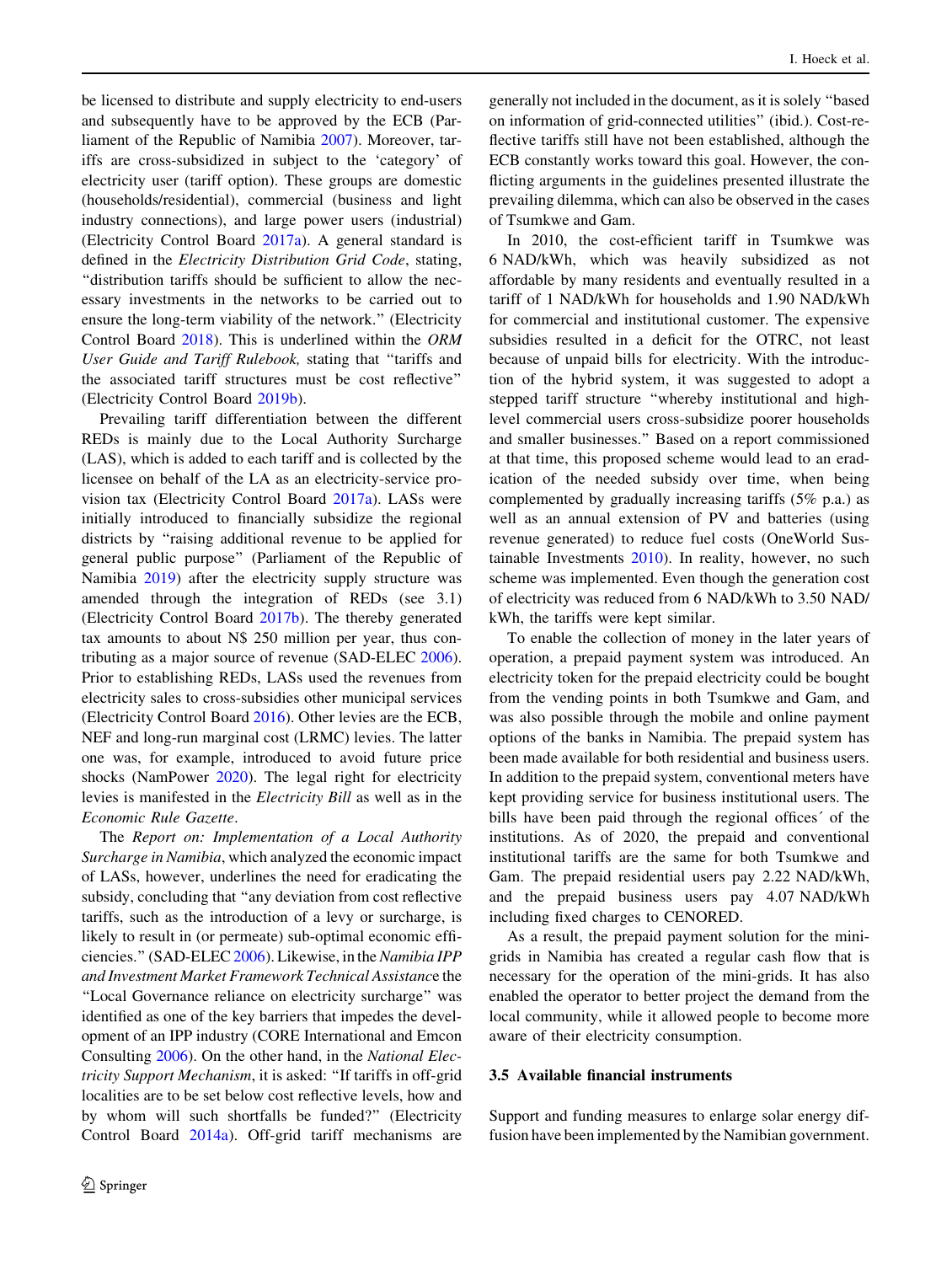Net Metering can be utilized by RE plants less than 500 kW. This is declared in both the National Renewable Energy Policy as well as in the Net Metering Rules. The Electricity Distribution Grid Code regulates so-called microrenewable infeed connection conditions. Some of the electricity distributors (e.g., Windhoek or Erongo RED) started limiting the construction of solar plants, arguing that the grid will become instable if too many systems are integrated (Buijs [2018\)](#page-14-0). The Renewable Energy Policy addresses the issue by recognizing that  $\cdot$  (...) some distribution utilities view net metering as a threat to their revenue  $(...)$ " and clarifies that corresponding regulations have been introduced (CORE International and Emcon Consulting [2006\)](#page-14-0).

The REFiT Program, managed within the REFiT Rules, moreover, proposes feed-in-tariffs for RE-based plants greater than 500 kW and less than 5 MW (Ministry of Mines and Energy [2017b](#page-15-0)). The Namibian government, however, limits the allocation of licenses under REFiT. System operators, therefore, have to apply for a power generation license under the program (Hauser [2018](#page-14-0)). Ultimately, RE auction schemes or tender processes have been designed for systems greater than five MW (Ministry of Mines and Energy [2017b\)](#page-15-0).

The government has, furthermore, established two funds to facilitate a larger uptake of renewable energies in the country: the Solar Revolving Fund (SRF), which is an element of the OGEMP, and the Environmental Investment Fund (EIF) (Stockmayer et al. [2015\)](#page-15-0). Although only a small portion is used for off-grid development, it is an essential instrument for increasing rural electrification (Ministry of Mines and Energy [2017b](#page-15-0)). The SRF, administered by the Energy fund division of the MME, provides loans to households and communities for solar water heaters, solar water pumps and solar home systems at an interest rate of five percent during the loan period of five years. The loan amount ranges from N\$ 6,000 to N\$ 50,000, depending on the underlying technology. However, little funding is available for mini-grids (Ministry of Mines and Energy [2017b](#page-15-0)). The EIF is financed by a government allocation that includes the mandate to access local conservation fees and environmental levels. It either funds projects that aim at environment protection with all its different facets or issues loans to 'green' companies or individuals, offering interest rates of up to prime minus 4.27%, long repayment periods of up to 10 years as well as grace periods of up to 12 months.

As the mini-grids in Tsumkwe and Gam have been financed through funds, this section is not applicable to the systems.

## 3.6 Social situation

Kanagawa and Nakata [\(2008](#page-14-0)) pointed out that energy influences the socioeconomic condition of developing countries in relation to health, education, income and the environment and improves the quality of life. In the cases of Tsumkwe and Gam, the number of electrified households and commercials through the mini-grid shows the interest of people in connecting to electricity. Tsumkwe settlement accounted for 206 clients at the beginning of the mini-grid connection in 2011 that reached 363 clients in 2020, whereas Gam reached from 200 to 614 clients including the expansion realized in 2020.

The design of an educational component within the management of mini-grid systems is essential for the sustainability and the durability of the system. Alongside guidance and training materials for REDs and other parties with an interest in a sustainable operation of off-grid systems, training materials for residents to encourage entrepreneurial activities ought to be provided (Mudi et al. [2019](#page-15-0)). More established businesses lead to an increase in demand, which increases the economic viability of the system while enhancing the community's quality of life. Particularly local San people residing in Tsumkwe are having an unique entrepreneurial culture, which could be additionally supported by advancing possibilities to copartner with San people and supporting an active participation in Namibian markets, cultural or traditional festivals, business forums and trade fairs (April and Itenge [2020](#page-13-0)).

Inglesi-Lotz and Diez del Corral Morales [\(2017](#page-14-0)), moreover, suggest that improved awareness in the society through education will result in more informed customers, who eventually make better energy purchasing and utilization decisions, which may, in turn, reduce the energy consumption levels (Inglesi-Lotz and Diez del Corral Morales [2017](#page-14-0)). Hence, greater understanding can potentially encourage people to replace inefficient appliances, which will help them save electricity costs in the long term. Furthermore, this will enable the development of energy literacy from a ''social energy systems'' approach (Cloke et al. [2017](#page-14-0)). Based on the results of field research in Tsumkwe in 2020, only 3 out of 56 interviewees are, in fact, aware that their prepaid electricity tokens payments include fees for service, maintenance and a levy for authorities. The rest of the respondents were convinced that they only pay for electricity or stated that they do not know what they are paying for. In general, the electrified houses were satisfied to have uninterrupted electricity, although they do not consider the unit prices to be justified. A field trip to Gam, which was conducted in 2016, presented similar results. A considerable number of people were unaware of solar energy and what it entails. Solely business people and those who already installed small solar panels on their rooftop were sufficiently informed (Haingura et al. [2016](#page-14-0)). This is a disappointing finding considering that some measures were indeed implemented to involve the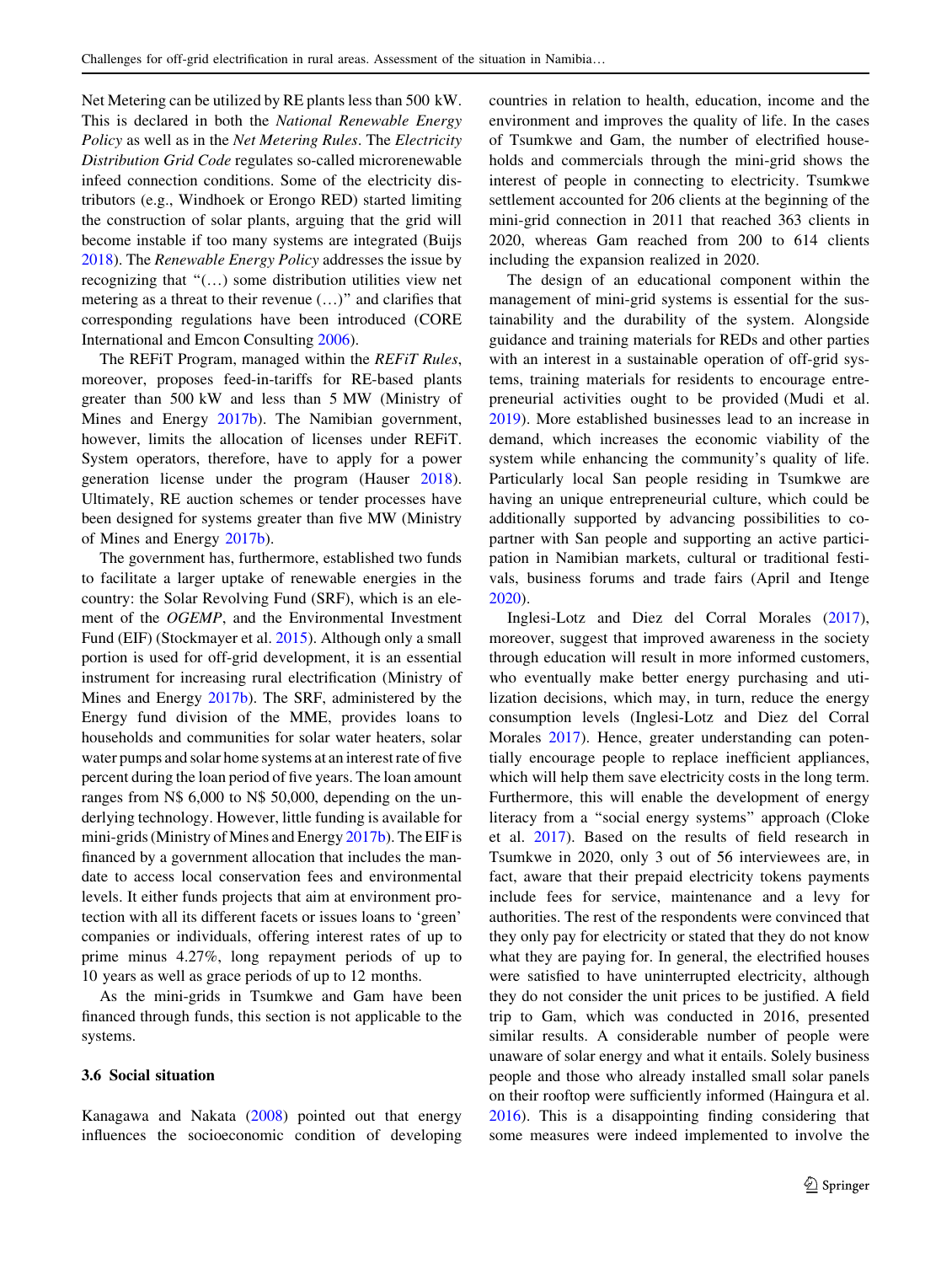<span id="page-12-0"></span>local community in Tsumkwe in the installation of the hybrid system. Local people were hired for construction to create a sense of ownership of the infrastructure. In addition, educational campaigns were organized that concentrated explicitly on informing the community about the project itself, maintenance of the stoves/solar water heater and energy efficiency. This was complemented by distributing informative flyers that educated residents on how to save money through energy-efficient measures, among other things.

#### 3.7 Technical situation

As discussed in 3.2., the government of Namibia already provides various documents and codes to ensure an equal technical standard, although the African Development Bank assessed the technical regulations for Namibia as insufficient (African Development Bank [2019\)](#page-13-0). Resulting lack of maintenance is therefore partly caused by the government's insufficient commitment to promoting and supporting off-grid systems. This shortfall can be seen in both investigated cases. During the time when the minigrids were owned by the RC, they were not operated as designed and not maintained at all (Zongwe et al. [2017](#page-15-0)). Since the takeover was planned, NamPower and several REDs have been immensely reluctant to inherit the responsibility of operating and managing the mini-grids, due to the ''lack of viability, relevant expertise, and regulatory uncertainty'' (Stockmayer et al. [2015](#page-15-0)). As a consequence, the mini-grids are still not effectively taken care of (Zongwe et al. [2017](#page-15-0)). Research trips uncovered a severe lack of maintenance (Wagemann and Manetsgruber [2019](#page-15-0)). For example, a thick layer of dust covered the PV modules in Tsumkwe, which significantly reduces solar yield. Moreover, a stone chip damaged one PV module, which led to a hot spot. Such damage is very likely to result in a module failure and, consequently, in a failure of the entire PV string, which is why the research team had to bypass the defective module as an immediate action. Apart from that, PV inverters were also found heavily soiled with dust, which affects heat dissipation. The resulting overheating, in turn, leads to a reduced inverter output and service life. In the case of Gam, two of three air conditioner units were out of function and a filter mat was clogged by dust; thus, cooling was not possible. The resulting high temperature led to poor efficiency of the inverters as well as reduced the average lifespan of inverters in general. To conclude, regular preventive maintenance, which can only be accomplished with a trained team, ensures the optimized operation of the power plant, thus enhancing its technical sustainability. Consequently, education and training of operating personnel is essential to ensure the (techno-economic) lifespan of the equipment for better service.

In most cases, the technical staff additionally bears the responsibility for the regular monitoring of the system, which was due to the lack of information and clear structure of responsibilities not feasible in the hereby described use cases. In fact, a password required for the remote monitoring was not provided to CENORED by the contractor who installed the systems. Consequently, in-depth monitoring is still not possible at this point in time, which is needed to understand the current operation better. Apart from the apparent need for monitoring, this highlights the necessity to define clear responsibilities and roles during the planning and construction phase of such projects.

#### 4 Findings from the use cases

The use cases shed light on the outlined existing trilemma of maintaining a balance between the triangle of government, community, and investors. Since the systems in Gam and Tsumkwe are donor funded, the role of the investor in these cases is replaced by the responsible energy distributor. Nonetheless, the importance of clearly defined roles for all stakeholders becomes evident to ensure a sustainable operation of these systems.

Different owner experiences have led to various minigrid operations, all of which have demonstrated the significance of regular monitoring of the mini-grids in conjunction with required and planned maintenance to ensure uninterrupted operation of the systems. The parties responsible for the systems did not contractually define the responsibilities involved in operation and management. As a result, even today essential information is missing, which impedes the monitoring of the system. Furthermore, it has been illustrated in this paper how community involvement from the mini-grid planning phase through system design and operation is essential to ensure proper system sizing, appropriate rate and payment solutions and ultimately the long-term operation of mini-grids. In this context, it is imperative to highlight the vital role of educational measurements both for the community and for the technical staff of the operator. Sufficient training in the context of entrepreneurial activities of Namibian communities could have led to a more profitable operation of the mini-grid through better use of daytime solar power and better use of energy-efficient equipment.

Despite the admittedly transparent and relatively stable national regulatory environment in Namibia, which is important when seeking to attract investors, the use cases further demonstrated the significant need to transfer regulatory knowledge, technical guidelines and issued codes from large energy projects to smaller off-grid initiatives. In general, many policies target grid-based power generation, while off-grid regulations are scarce. Therefore, the design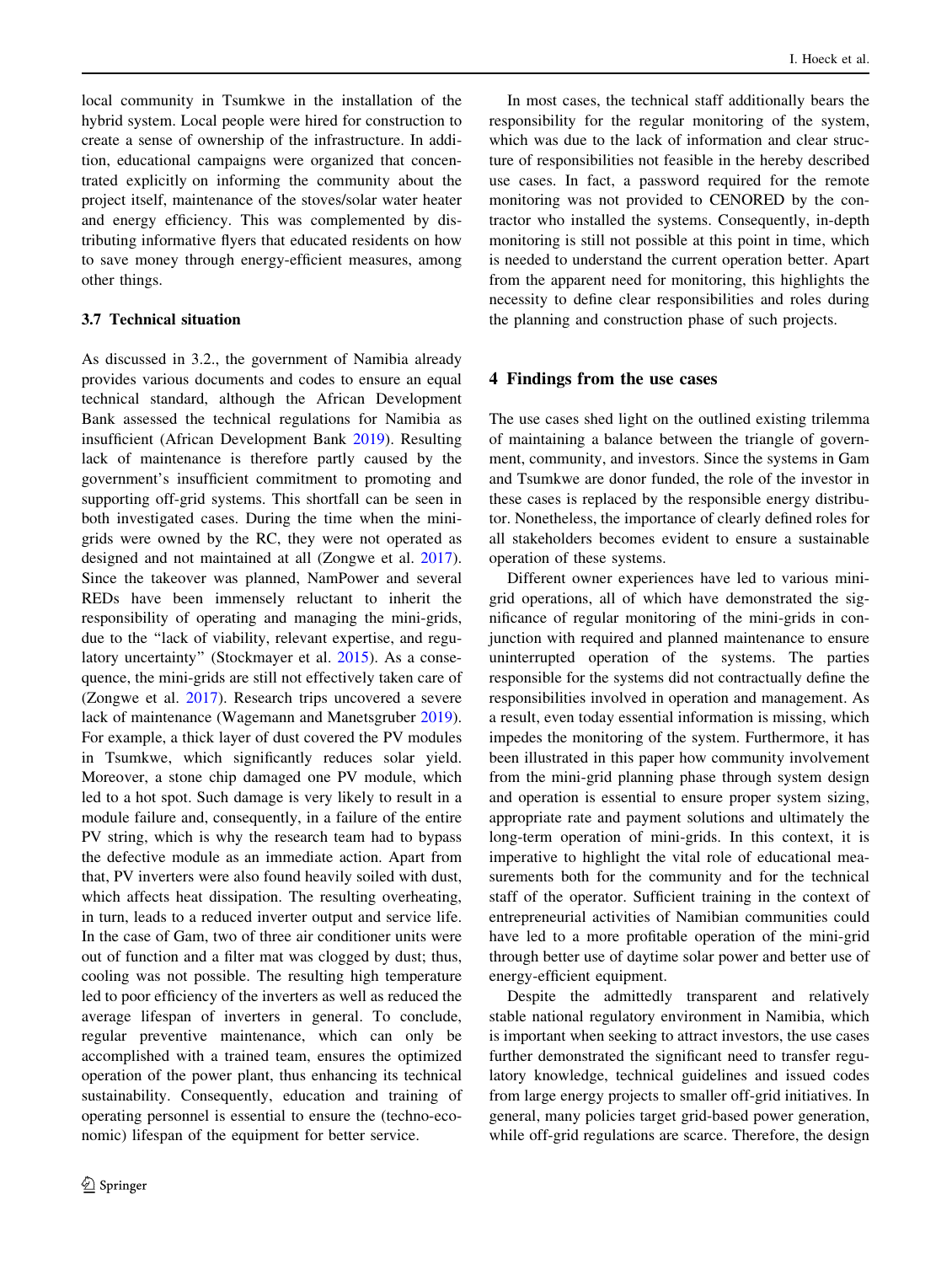<span id="page-13-0"></span>of the guiding principles for off-grid installations under off-grid policies will play a crucial role in the future development of new mini-grids in other remote areas of Namibia. This will contribute to Namibia's efforts to reduce the number of non-electrified regions in the country, thus advancing toward SDG 7. The development of productive-use cases eventually represents a critical strategy for boosting and restoring the local economy.

## 5 Conclusion

While it is clear that off-grid electrification is essential to achieve SDG 7—affordable and clean energy for all—the realization is still challenging. This paper, therefore, investigated the optimal design of an environment that supports off-grid electrification in rural areas through a topdown discussion of two different communities in Namibia. The main objective was to discuss the most important features and concurrent challenges in terms of off-grid policies, licensing, tariff setting, socio-economic and technical implications generally and particularly for the two selected off-grid sites in Namibia. The communities of Tsumkwe and Gam served as representative examples to elaborate the key challenges for off-grid electrification, which is essential for providing access to affordable and reliable electricity for remote areas.

Major challenges were found to be the involvement of communities in the design phase of a mini-grid, which includes the sizing and evaluation of future demand. Lack of standards and regulations issued by the government endangers a safe and just implementation of off-grid systems. Alongside a main-grid arrival policy, tariff methodologies deserve special mention in this context. In fact, tariff guidelines that impede the possibility of private investors to recover their costs deters them and thus is rightly considered an essential obstacle for electrification. Missing education among the off-grid electrified population hampers the dissemination of productive-use cases, which is a vital element in order to sustainably operating such a system. A distinct focus in such projects must be on the end-user and not just on mere power generation.

Improving the deficiencies outlined in this paper, thus creating an environment in which off-grid systems can thrive, will not only have a positive impact on social and socioeconomic progress in rural areas, but will also contribute to the overall economic development of respective countries.

Funding Open Access funding enabled and organized by Projekt DEAL. The authors acknowledge financial support received from the German Federal Ministry of Education and Research (BMBF) via the PROCEED project.

#### Declarations

Conflict of interest On behalf of all authors, the corresponding author states that there is no conflict of interest.

Open Access This article is licensed under a Creative Commons Attribution 4.0 International License, which permits use, sharing, adaptation, distribution and reproduction in any medium or format, as long as you give appropriate credit to the original author(s) and the source, provide a link to the Creative Commons licence, and indicate if changes were made. The images or other third party material in this article are included in the article's Creative Commons licence, unless indicated otherwise in a credit line to the material. If material is not included in the article's Creative Commons licence and your intended use is not permitted by statutory regulation or exceeds the permitted use, you will need to obtain permission directly from the copyright holder. To view a copy of this licence, visit [http://creativecommons.](http://creativecommons.org/licenses/by/4.0/) [org/licenses/by/4.0/.](http://creativecommons.org/licenses/by/4.0/)

## References

- African Development Bank (2019) Electricity Regulatory Index for Africa. [https://africa-energy-portal.org/reports/electricity-regula](https://africa-energy-portal.org/reports/electricity-regulatory-index-eri-africa-2019) [tory-index-eri-africa-2019](https://africa-energy-portal.org/reports/electricity-regulatory-index-eri-africa-2019)
- African Development Bank (2020) Electricity Regulatory Index for Africa. [https://www.afdb.org/en/documents/electricity-regula](https://www.afdb.org/en/documents/electricity-regulatory-index-africa-2020) [tory-index-africa-2020](https://www.afdb.org/en/documents/electricity-regulatory-index-africa-2020)
- Antonanzas F, Antonanzas J, Blanco-Fernandez J (2021) State-of-theart of mini grids for rural electrification in West Africa. Energies 14:990. <https://doi.org/10.3390/en14040990>
- April WI, Itenge D (2020) Fostering indigenous entrepreneurship amongst San people: an exploratory case of Tsumkwe. Int J Bus Glob 24:496–512. <https://doi.org/10.1504/IJBG.2020.106955>
- Ashton B, Bisacky L, Boyd D, López J (2012) Lights on the Horizon: a socioeconomic impact evaluation of rural electrification in Tsumkwe, Namibia. Worcester Polytechnic Institute
- Asuamah E, Gyamfi S, Dagoumas A (2021) Potential of meeting electricity needs of off-grid community with mini-grid solar systems. Sci Afr. <https://doi.org/10.1016/j.sciaf.2020.e00675>
- Babatunde MO, Ighravwe DE, Oluseyi P, Mashao D (2020) Selection of an electricity tariff plan for mini-grid business models: an intuitionistic fuzzy axiomatic design approach. Technol Econ Smart Grids Sustain Energy. [https://doi.org/10.1007/s40866-](https://doi.org/10.1007/s40866-020-0076-y) [020-0076-y](https://doi.org/10.1007/s40866-020-0076-y)
- Bahaj A, Blunden L, Kanani C, James P, Kiva I, Matthews Z (2019) The impact of an electrical mini-grid on the development of a rural community in Kenya. Energies. [https://doi.org/10.3390/](https://doi.org/10.3390/en12050778) [en12050778](https://doi.org/10.3390/en12050778)
- Bhatia M, Angelou N (2015) Beyond connections: energy access redefined. [https://openknowledge.worldbank.org/handle/10986/](https://openknowledge.worldbank.org/handle/10986/24368) [24368](https://openknowledge.worldbank.org/handle/10986/24368)
- Bhattacharyy SC, Palit D (2016) Mini-grid based off-grid electrification to enhance electricity access in developing countries: what policies may be required? Energy Policy 94:166–178. <https://doi.org/10.1016/j.enpol.2016.04.010>
- Bloomberg Finance LP (2020) Climatescope Emerging Markets Outlook 2020: Energy transition in the world's fastest growing economies. [https://global-climatescope.org/assets/data/reports/](https://global-climatescope.org/assets/data/reports/climatescope-2020-report-en.pdf) [climatescope-2020-report-en.pdf](https://global-climatescope.org/assets/data/reports/climatescope-2020-report-en.pdf)

Acknowledgements We express our gratitude to Sven Kühnel, who has contributed to this publication with his comments and remarks. Further, we would like to thank the three anonymous reviewers for their valuable comments.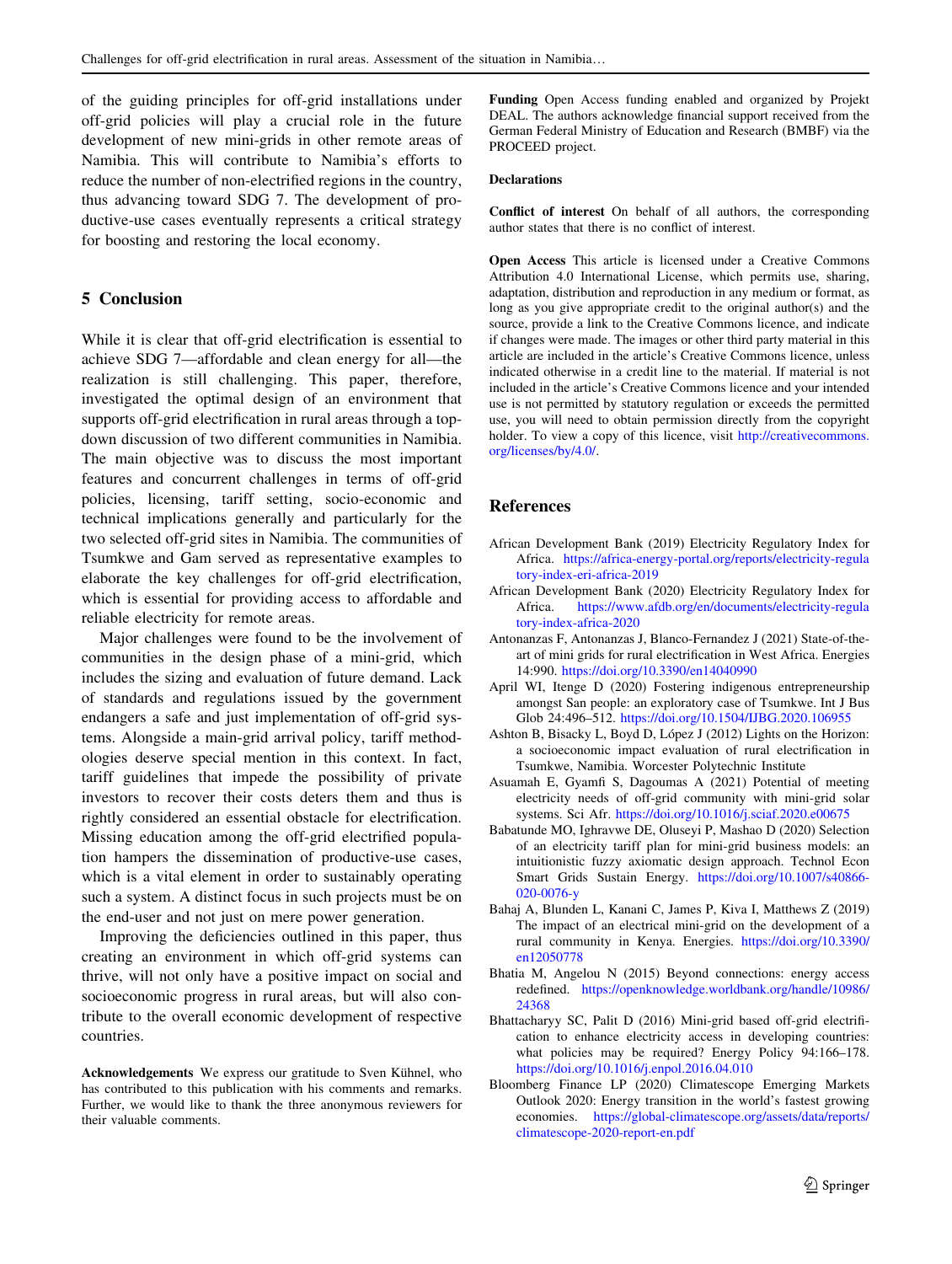- <span id="page-14-0"></span>Buijs B (2018) Capping Solar Energy Generation Misses the Point. The Namibian. [https://www.namibian.com.na/180019/archive](https://www.namibian.com.na/180019/archive-read/Capping-Solar-Energy-Generation-Misses-The-Point)[read/Capping-Solar-Energy-Generation-Misses-The-Point.](https://www.namibian.com.na/180019/archive-read/Capping-Solar-Energy-Generation-Misses-The-Point) Accessed 02 June 2020
- Cicilio P, Orosz M, Mueller A, Cotilla-Sanchez E (2016) uGrid: Reliable Minigrid Design and Planning Toolset for Rural Electrification. IEEE Access PP. [https://doi.org/10.1109/](https://doi.org/10.1109/ACCESS.2019.2952896) [ACCESS.2019.2952896](https://doi.org/10.1109/ACCESS.2019.2952896)
- Cloke J, Mohr A, Brown E (2017) Imagining renewable energy: towards a social energy systems approach to community renewable energy projects in the Global South. Energy Res Soc Sci 31:263–272. <https://doi.org/10.1016/j.erss.2017.06.023>
- Come Zebra EI, Windt H, Nhumaio G, Faaij A (2021) A review of hybrid renewable energy systems in mini-grids for off-grid electrification in developing countries. Renew Sustain Energy Rev. <https://doi.org/10.1016/j.renene.2021.01.041>
- CORE International, EMCON Consulting (2006) Namibia IPP and Investment Market Framework Technical Assistance: Final Report. [https://www.ecb.org.na/images/docs/Investor\\_Portal/](https://www.ecb.org.na/images/docs/Investor_Portal/IPP_Market_Framework.pdf) [IPP\\_Market\\_Framework.pdf](https://www.ecb.org.na/images/docs/Investor_Portal/IPP_Market_Framework.pdf)
- Corfee-Morlot J, Parks P, Ogunleye J, Ayeni F (2019) Achieving Clean Energy Access in Sub-Saharan Africa - A case study prepared for the OECD project Financing Climate Futures
- Dauenhauer P, Frame D, Strachan S, Henrikson J, Dolan M, Mafuta M, Chakraverty D (2013) Remote Monitoring of Off-Grid Renewable Energy Case Studies in rural Malawi, Zambia, and Gambia presented at the IEEE 2013 Global Humanitarian Technology Conference, California
- Eales A, Walley L, Buckland H, Frame D, Strachan S (2018) Social Impacts of Mini-Grids: Towards an Evaluation Methodology. Paper presented at the IEE Power Africa 2018, Cape Town, South Africa

Electricity Control Board (2011a) draft rules on unlicensed generation

Electricity Control Board (2011b) Electricity regulations: administrative: electricity act, 2007

- Electricity Control Board (2014a) National electricity support mechanism
- Electricity Control Board (2014b) Quality of service standard
- Electricity Control Board (2014c) Quality of supply standard
- Electricity Control Board (2016) Annual report 2016
- Electricity Control Board (2017a) ecb publication on electricity supply industry statistical bulletin electricity access in Namibia 2016
- Electricity Control Board (2017b) Information on Regional Electricity Distributor (REDs). Overview of REDs: frequently asked questions
- Electricity Control Board (2018) Electricity distribution grid code
- Electricity Control Board (2019a) Guidelines for licence applications
- Electricity Control Board (2019b) Operating and reporting manual user guide and tariff rulebook (draft)
- Eras A, Fernandez M, Eisman J, Martín J, Caamaño-Martín E, Egido-Aguilera M (2019) Lessons learned from rural electrification experiences with third generation solar home systems in Latin America: case studies in Peru, Mexico, and Bolivia. Sustainability. <https://doi.org/10.3390/su11247139>
- Franz M, Peterschmidt N, Rohrer M, Kondev B (2014) Mini-grid policy toolkit: policy and business frameworks for successful mini-grid roll-outs. [http://www.minigridpolicytoolkit.euei-pdf.](http://www.minigridpolicytoolkit.euei-pdf.org/system/files_force/RECP_Minigrid_Policy_Toolkit_doublepage%20(pdf%2c%2012.5MB%2c%20EN)_web60ab.pdf?download=1) [org/system/files\\_force/RECP\\_Minigrid\\_Policy\\_Toolkit\\_double](http://www.minigridpolicytoolkit.euei-pdf.org/system/files_force/RECP_Minigrid_Policy_Toolkit_doublepage%20(pdf%2c%2012.5MB%2c%20EN)_web60ab.pdf?download=1) [page%20\(pdf%2c%2012.5MB%2c%20EN\)\\_web60ab.pdf?down](http://www.minigridpolicytoolkit.euei-pdf.org/system/files_force/RECP_Minigrid_Policy_Toolkit_doublepage%20(pdf%2c%2012.5MB%2c%20EN)_web60ab.pdf?download=1) [load=1](http://www.minigridpolicytoolkit.euei-pdf.org/system/files_force/RECP_Minigrid_Policy_Toolkit_doublepage%20(pdf%2c%2012.5MB%2c%20EN)_web60ab.pdf?download=1)
- GOGLA (2019) Providing Energy Access through Off-Grid Solar: Guidance for Governments. [https://www.gogla.org/resources/](https://www.gogla.org/resources/providing-energy-access-through-off-grid-solar-guidance-for-governments) [providing-energy-access-through-off-grid-solar-guidance-for](https://www.gogla.org/resources/providing-energy-access-through-off-grid-solar-guidance-for-governments)[governments](https://www.gogla.org/resources/providing-energy-access-through-off-grid-solar-guidance-for-governments)
- Gonzalez Sanchez R, Kougias I, Moner-Girona M, Fahl F, Jäger-Waldau A (2021) Assessment of floating solar photovoltaics potential in existing hydropower reservoirs in Africa. Renewable Energy 169:687–699. [https://doi.org/10.1016/j.renene.2021.01.](https://doi.org/10.1016/j.renene.2021.01.041) [041](https://doi.org/10.1016/j.renene.2021.01.041)
- GIZ (2020) Partnership Ready Namibia: Renewable energy. [https://](https://www.giz.de/en/downloads/GBN_Sector%20Brief_Namibia_RenewableEnergy_E_WEB.pdf) [www.giz.de/en/downloads/GBN\\_Sector%20Brief\\_Namibia\\_](https://www.giz.de/en/downloads/GBN_Sector%20Brief_Namibia_RenewableEnergy_E_WEB.pdf) [RenewableEnergy\\_E\\_WEB.pdf](https://www.giz.de/en/downloads/GBN_Sector%20Brief_Namibia_RenewableEnergy_E_WEB.pdf)
- Haingura IH, David NP, Desney A, Nangolo EM (2016) Assessing energy utility in the GAM community to implement the Off-Grid Energisation Master Plan. Namibian Energy Institute (NEI), Windhoek
- Hauser J (2018) Namibia. Erneuerbare Energien zur dezentralen Energieversorgung. Zielmarktanalyse 2019 mit Profilen der Marktakteure. Southern African—German Chamber of Commerce and Industry, Houghton
- Hartvigsson E, Ehnberg J, Ahlgren E, Molander S (2021) Linking household and productive use of electricity with mini-grid dimensioning and operation. Energy Sustain Develop 60:82–89. <https://doi.org/10.1016/j.esd.2020.12.004>
- Hays J, Thiem M, Jones BT (2014) Otjozondjupa Region. In: Dieckmann U, Thiem M, Dirkx E, Hays J (eds) Scraping the pot: San in Namibia two decades after independence. John Meinert Printing, Windhoek, pp 93–172
- Hubble AH, Ustu TS (2018) Composition, placement, and economics of rural microgrids for ensuring sustainable development. Sustain Energy Grids and Netw 13:1–18. [https://doi.org/10.](https://doi.org/10.1016/j.segan.2017.10.001) [1016/j.segan.2017.10.001](https://doi.org/10.1016/j.segan.2017.10.001)
- IEA (2020) World Energy Outlook 2020. Executive summary. International Energy Agency
- IEA (2021) Country profile—Namibia. [https://www.iea.org/countries/](https://www.iea.org/countries/namibia) [namibia.](https://www.iea.org/countries/namibia) Accessed 28 January 2021
- IEA, IRENA, UNSD, World Bank, WHO (2019) Tracking SDG7: The Energy Progress Report 2019. [https://www.irena.org/](https://www.irena.org/publications/2019/May/Tracking-SDG7-The-Energy-Progress-Report-2019) [publications/2019/May/Tracking-SDG7-The-Energy-Progress-](https://www.irena.org/publications/2019/May/Tracking-SDG7-The-Energy-Progress-Report-2019)[Report-2019](https://www.irena.org/publications/2019/May/Tracking-SDG7-The-Energy-Progress-Report-2019)
- IEA, IRENA, UNSD, World Bank, WHO (2020) Tracking SDG7: The Energy Progress Report 2020. [https://www.irena.org/](https://www.irena.org/publications/2020/May/Tracking-SDG7-The-Energy-Progress-Report-2020) [publications/2020/May/Tracking-SDG7-The-Energy-Progress-](https://www.irena.org/publications/2020/May/Tracking-SDG7-The-Energy-Progress-Report-2020)[Report-2020](https://www.irena.org/publications/2020/May/Tracking-SDG7-The-Energy-Progress-Report-2020)
- Inglesi-Lotz R, Diez del Corral Morales L (2017) The effect of education on a country's energy consumption: evidence from developed and developing countries. Working Papers 201733, University of Pretoria, Department of Economics
- IRENA (2016a) Policies and regulations for private sector renewable energy mini-grids. [https://irena.org/publications/2016/Sep/Poli](https://irena.org/publications/2016/Sep/Policies-and-regulations-for-private-sector-renewable-energy-mini-grids) [cies-and-regulations-for-private-sector-renewable-energy-mini](https://irena.org/publications/2016/Sep/Policies-and-regulations-for-private-sector-renewable-energy-mini-grids)[grids](https://irena.org/publications/2016/Sep/Policies-and-regulations-for-private-sector-renewable-energy-mini-grids)
- IRENA (2016b) Innovation outlook: Renewable Mini-grids. [https://](https://www.irena.org/publications/2016/Sep/Innovation-Outlook-Renewable-mini-grids) [www.irena.org/publications/2016/Sep/Innovation-Outlook-](https://www.irena.org/publications/2016/Sep/Innovation-Outlook-Renewable-mini-grids)[Renewable-mini-grids](https://www.irena.org/publications/2016/Sep/Innovation-Outlook-Renewable-mini-grids)
- IRENA (2018) Policies and regulations for renewable energy minigrids. [https://www.irena.org/publications/2018/Oct/Policies-and](https://www.irena.org/publications/2018/Oct/Policies-and-regulations-for-renewable-energy-mini-grids)[regulations-for-renewable-energy-mini-grids](https://www.irena.org/publications/2018/Oct/Policies-and-regulations-for-renewable-energy-mini-grids)
- IRENA (2019) Off-grid renewable energy solutions to expand electricity access: an opportunity not to be missed. [https://](https://www.irena.org/publications/2019/Jan/Off-grid-renewable-energy-solutions-to-expand-electricity-to-access-An-opportunity-not-to-be-missed) [www.irena.org/publications/2019/Jan/Off-grid-renewable](https://www.irena.org/publications/2019/Jan/Off-grid-renewable-energy-solutions-to-expand-electricity-to-access-An-opportunity-not-to-be-missed)[energy-solutions-to-expand-electricity-to-access-An-opportu](https://www.irena.org/publications/2019/Jan/Off-grid-renewable-energy-solutions-to-expand-electricity-to-access-An-opportunity-not-to-be-missed) [nity-not-to-be-missed](https://www.irena.org/publications/2019/Jan/Off-grid-renewable-energy-solutions-to-expand-electricity-to-access-An-opportunity-not-to-be-missed)
- IRENA (2020) Innovation landscape brief: Pay-as-you-go models. [https://www.irena.org/-/media/Files/IRENA/Agency/Publica](https://www.irena.org/-/media/Files/IRENA/Agency/Publication/2020/Jul/IRENA_Pay-as-you-go_models_2020.pdf?la=en&hash=7A2E7A7FF8B5BAB7748670876667628A39DE40D5) [tion/2020/Jul/IRENA\\_Pay-as-you-go\\_models\\_2020.pdf?la=](https://www.irena.org/-/media/Files/IRENA/Agency/Publication/2020/Jul/IRENA_Pay-as-you-go_models_2020.pdf?la=en&hash=7A2E7A7FF8B5BAB7748670876667628A39DE40D5) [en&hash=](https://www.irena.org/-/media/Files/IRENA/Agency/Publication/2020/Jul/IRENA_Pay-as-you-go_models_2020.pdf?la=en&hash=7A2E7A7FF8B5BAB7748670876667628A39DE40D5)

[7A2E7A7FF8B5BAB7748670876667628A39DE40D5](https://www.irena.org/-/media/Files/IRENA/Agency/Publication/2020/Jul/IRENA_Pay-as-you-go_models_2020.pdf?la=en&hash=7A2E7A7FF8B5BAB7748670876667628A39DE40D5)

Kanagawa M, Nakata T (2008) Assessment of access to electricity and the socio-economic impacts in rural areas of developing